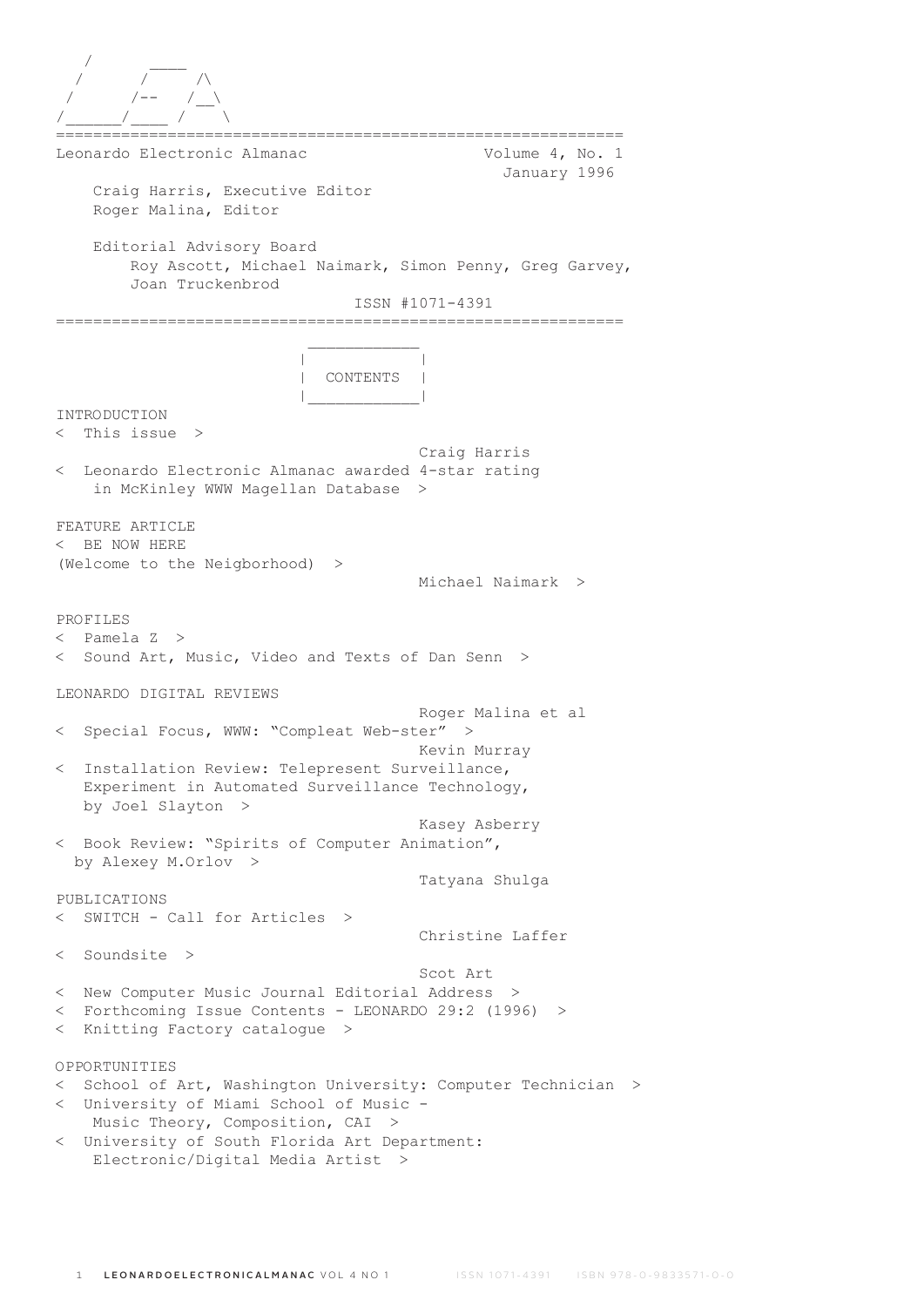# ACKNOWLEDGEMENTS LEA WORLD WIDE WEB AND FTP ACCESS LEA PUBLISHING & SUBSCRIPTION INFORMATION ADVERTISING =============================================================

 $\mathcal{L}_\mathcal{L} = \{ \mathcal{L}_\mathcal{L} \mid \mathcal{L}_\mathcal{L} \in \mathcal{L}_\mathcal{L} \}$  , where  $\mathcal{L}_\mathcal{L} = \{ \mathcal{L}_\mathcal{L} \mid \mathcal{L}_\mathcal{L} \in \mathcal{L}_\mathcal{L} \}$ 

 | | | INTRODUCTION | |\_\_\_\_\_\_\_\_\_\_\_\_\_\_\_\_|

< This issue >

Craig Harris

Leonardo Electronic Almanac Volume 4 Number 1 includes profiles of Dan Senn and Pamela Z, along with some information about their respective World Wide Web sites. I had the pleasure of working with these artists during 'Divergent Streams/Convergent Dreams I', a constellation of media arts events that I organized, in collaboration with Red Eye Collaboration Theater, the Science Museum of Minnesota, and Arts Midwest. Dan Senn was residing in Minnesota for a 3-month McKnight Artist Residency, working on his "Catacombs of Yucatan" installation described below; Pamela Z travelled here from the San Francisco Bay Area; New York artist David Van Tiegham participated in a multi-site performance, via telephone and MIDI communications. Pamela Z had just finished installing her new Web site as she arrived in Minneapolis, and this was Dan Senn's initiation into the wide world of webness. The descriptions below and visits to their respective sites provide LEA readers with a sense of their work.

Our feature this month is a view into BE NOW HERE (Welcome to the Neigborhood), a fascinating new installation by Michael Naimark. Those of you who are familiar with Michael's work in surrogate travel and field recording studies will appreciate this new stage in the evolution of his work.

In Leonardo Digital Reviews Kevin Murray provides us with installment 1 of his Compleat Web-ster, an essay reflecting on the challenges that we face in trying to use the World Wide Web productively. He suggests that we need "a change of focus from means to ends: it means turning away from the expanse of possibilities towards the goals that direct them."

I was thrilled to hear that Leonardo Electronic Almanac has been awarded a 4-star rating by The McKinley Group's Magellan database. The strength of the Magellan database is that in addition to providing a search engine for locating sites, there is a tiered ranking system created by a group of specialists in the fields intersecting with the orientation of the site. This helps to sift through the massive number of available sites and can short circuit the path to the most effective resources on the internet.

As I mentioned in recent issues, we are expanding Leonardo Electronic Almanac this year, as a result of increased funding from Interval Research Corporation, and due to the number of paid subscribers to LEA in 1995. It is time to be renewing your subscriptions for 1996, so I hope that you will continue to support this activity. Best of luck in your work, and keep that material coming in! Send me information about World Wide Web sites, perspectives on works and artists, profiles of media arts facilities, and theoretical articles. We rely on your participation.

< Leonardo Electronic Almanac awarded 4-star rating in McKinley WWW Magellan Database >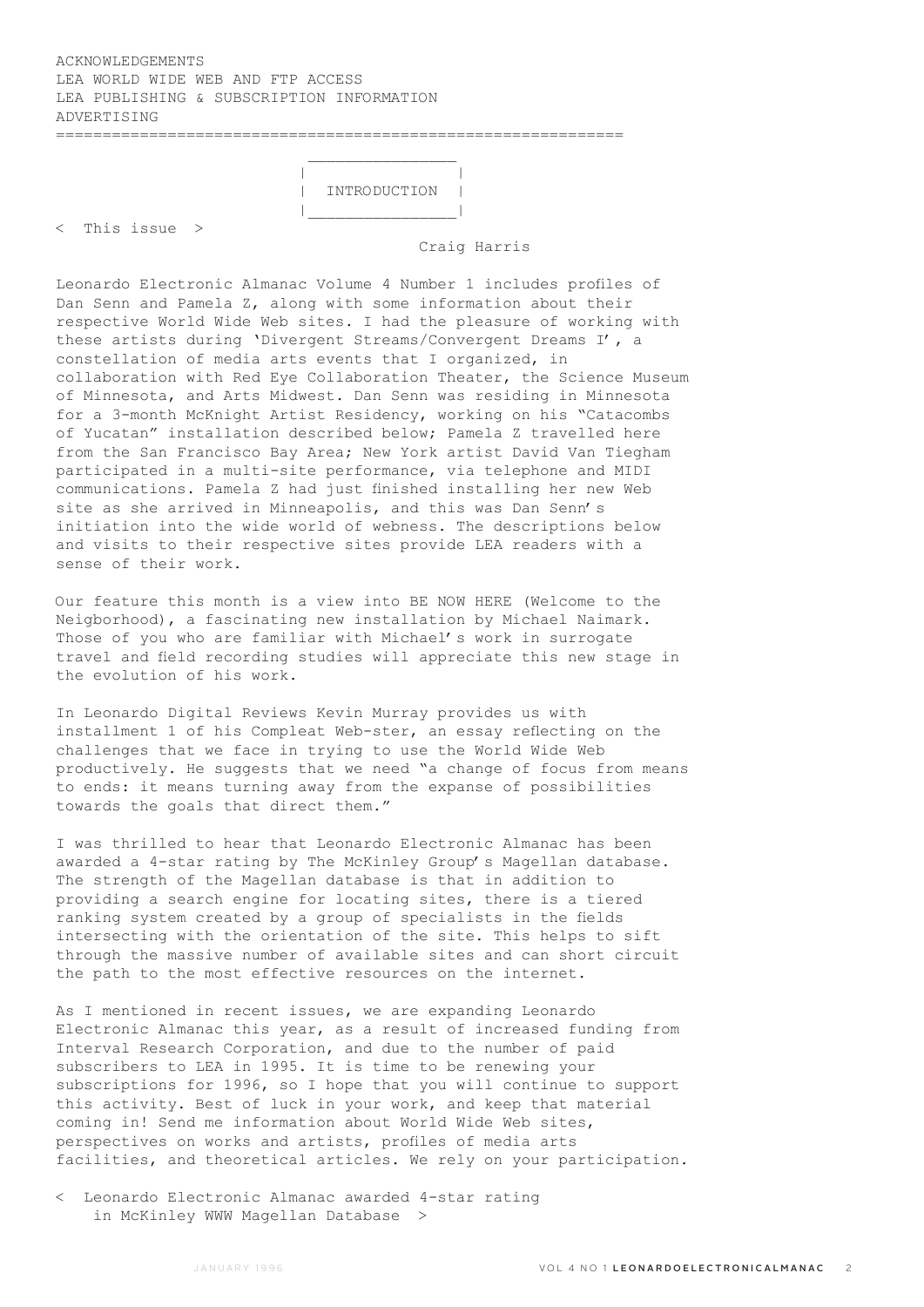The McKinley Group, Inc. URL: http://www.mckinley.com Email: review@mckinley.com

Congratulations! Your Internet site has been selected by The McKinley Group's professional editorial team as a "4-Star" site. This is the highest rating an Internet site can achieve in Magellan, McKinley's comprehensive Internet directory of over 1.5 million sites and 40,000 reviews. As a Magellan 4-Star site, you are being awarded a special logo to recognize the hard work that has gone into establishing and maintaining your site.

Here at The McKinley Group, we pride ourselves on our ability to recognize the best resources on the Net. Your site has excelled in our rigorous review process, in which we consider three primary factors: depth of content, ease of exploration, and Net appeal.

Congratulations again on your 4-Star award! We at The McKinley Group wish you continued success in all of your Internet endeavors. =============================================================



< BE NOW HERE (Welcome to the Neighborhood)

an immersive virtual environment  $h\nu$ Michael Naimark >

supported by Interval Research Corporation, Palo Alto with special thanks to UNESCO World Heritage Centre, Paris

Center for the Arts Yerba Buena Gardens, San Francisco 21 December 1995 - 3 March 1996

"Be Now Here (Welcome to the Neighborhood)," a new installation by Michael Naimark, is an immersive virtual environment about landscape and public gathering places. It consists of a large 3D video projection, four-channel surround audio, a simple input device, and a 16-foot diameter rotating viewing platform on which the audience stands, which rotates once per minute in sync with the panoramic image and sound.

For this installation, Naimark and his colleagues at Interval Research Corporation assembled a unique camera system, consisting of two 35mm motion picture cameras (for 3D, one for each eye), wideangle lenses, and special 60 frame-per-second motors, resulting in unrivaled fidelity. The system was mounted on a custom motor-driven tripod which rotated once per minute. The entire system weighed 500 pounds but was built for travel.

Naimark took the camera gear, along with a pro-DAT audio recorder, around the world to film public gathering places. Site selection was based on the "Endangered List" issued by the UNESCO World Heritage Centre in Paris. Of the 440 UNESCO-designated World Heritage Sites, 17 are further designated "in danger," of which four are (or were) cities: Jerusalem, Dubrovnik (Croatia), Timbuktu (Mali), and Angkor (Cambodia). Naimark traveled to each site with the gear and a letter from UNESCO, relying on pre-arranged local collaboration. He filmed all four sites, plus one in San Francisco, during the month of October. "It was a little crazy," he said.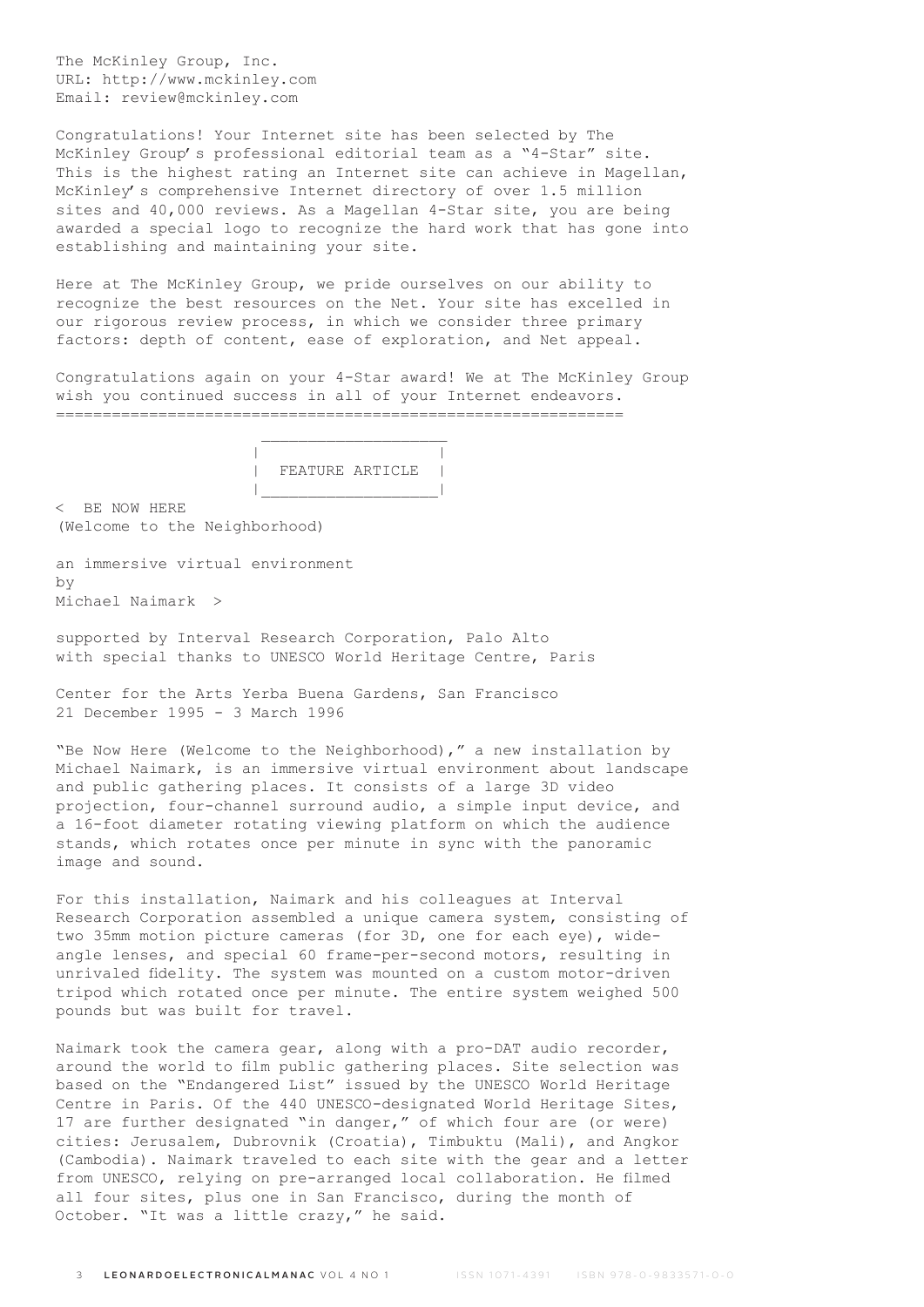"This is an experiment," Naimark continued. "I wanted to explore 'sense of place' both in terms of good research and meaningful content. Most of the interesting research in this area ends up as 'demos' shot in the parking lot. These 4 cities are both global treasures and in trouble. They felt like the right places to document."

The installation itself is also an experiment. To convey a panoramic sense, Naimark rotates the audience rather than the screen, in sync with the pre-recorded rotating imagery. "It's a little like the feeling when the train sitting next to you pulls out and you think you're moving. At the very least," Naimark believes, "the audience gets sensitized to the relationship between their eyes and ears with their feet. Groundedness is what I'm shooting for."

"Be Now Here (Welcome to the Neighborhood)" complements Naimark's first art project at Interval, the "See Banff!" kinetoscope, a 3D interactive "moviemap" about tourism in the Canadian Rocky Mountains produced with the Banff Centre for the Arts. "While 'See Banff' is about moving around, 'Be Now Here' is about looking around" says Naimark. He believes these two projects conclude an inquiry he began 18 years ago.

"Be Now Here (Welcome to the Neighborhood)" is on exhibition at the Center for the Arts Yerba Buena Gardens in downtown San Francisco from December 21 1995 through March 3 1996. The Center is at 701 Mission St. (at 3rd); hours are Tuesday - Sunday 11am - 6pm; phone (415) 978-2787.

---------------

Michael Naimark ---------------

Michael Naimark spent twelve years as an independent media artist before joining Interval Research Corporation in 1992. He was instrumental in making the first interactive laserdiscs in the late 1970s at M.I.T. and has worked extensively with projection and immersive virtual environments. He has consulted on new media for various institutions and his artwork has been exhibited internationally.

Naimark has held faculty appointments at the San Francisco Art Institute, San Francisco State University, California Institute of the Arts, M.I.T., the University of Michigan, and is on the Editorial Boards of Presence and Leonardo Electronic Almanac. He created a B.S. in Cybernetic Systems as an independent major from the University of Michigan in 1974 and received an M.S. in Visual Studies and Environmental Art from M.I.T. in 1979.

## ----------------------------- Interval Research Corporation -----------------------------

Founded in 1992, Interval Research Corp., Palo Alto, Calif., is a research setting seeking to define the concerns, map out the concepts and create the technology that will be important in the future. With its long-term resources, Interval pursues basic innovations in a number of pre-competitive technologies and seeks to foster industries around them--sparking opportunity for entrepreneurs and highlighting new ways of researching technology. To bring a fresh perspective, Interval has gathered a broad range of people to make up its research staff, including filmmakers, clothes designers, musicians, cognitive psychologists, artists, computer scientists, journalists and software developers.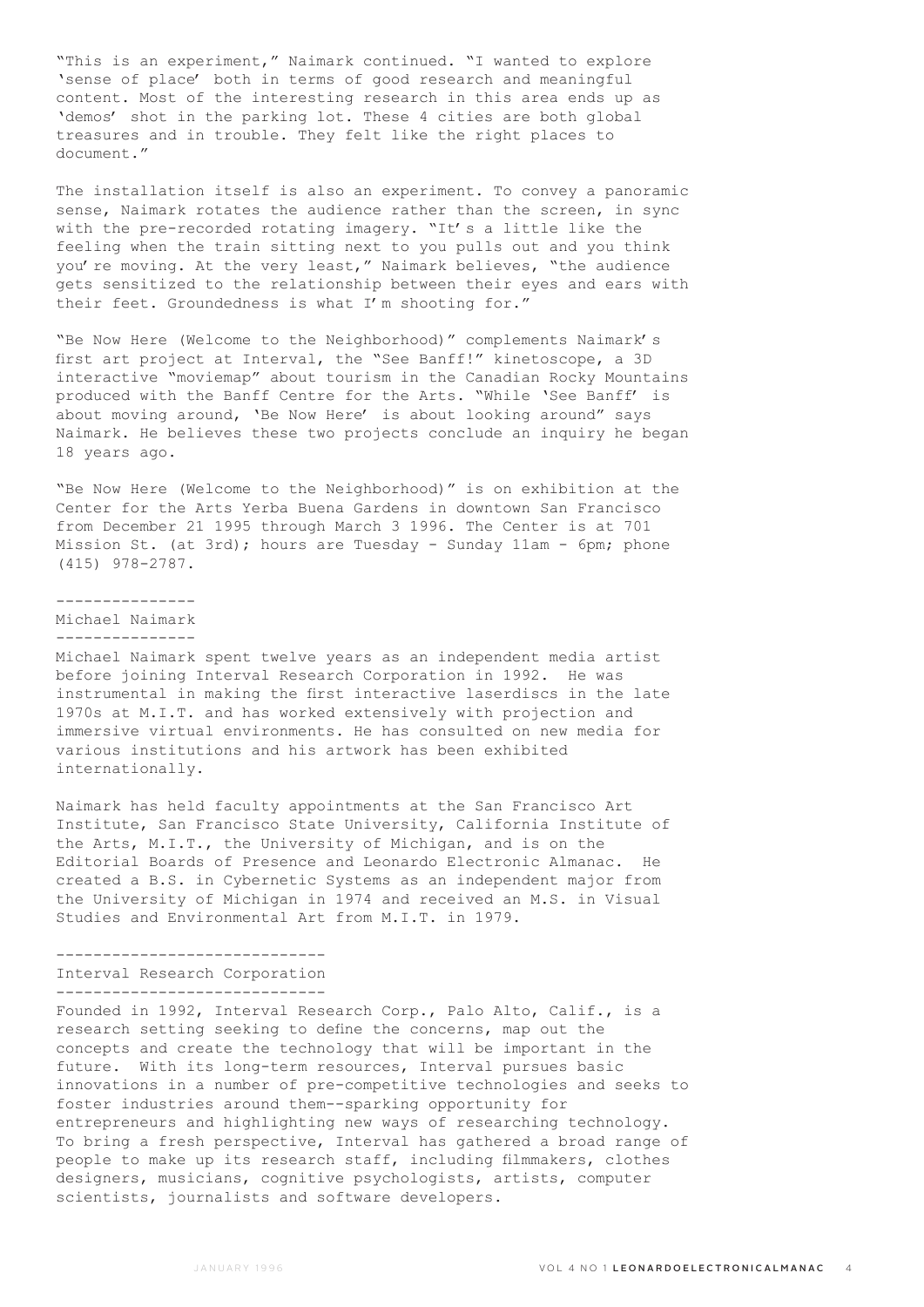FOR FURTHER INFORMATION PLEASE CONTACT:

 $\mathcal{L}_\text{max}$  and  $\mathcal{L}_\text{max}$  and  $\mathcal{L}_\text{max}$  and  $\mathcal{L}_\text{max}$ 

Carol Moran Interval Research Corporation 1801 Page Mill Road, Building C Palo Alto, CA 94304

Voice: (415) 842-6043 Fax: (415) 354-0872 Email: moran@interval.com =============================================================



< Pamela Z >

Email: pamelaz@sirius.com URL: http://www.sirius.com/~pamelaz/Welcome.html

Pamela Z is a San Francisco-based performance musician and composer who works primarily with voice, electronic processing, and sampling technology. She creates lush textures and frenetic rhythmic stuctures from fragments of her voice trapped in electronic processers during live performance and combines these sounds with melodic lines and spoken texts and punctuates them with found percussion instruments and exquisite gestural movement. She has a wide vocal range and employs a diverse array of styles from experimental extended techniques to operatic "Bel Canto". Although she specializes in New Music, she also performs pieces from earlier periods, and her own work often straddles the ever blurring line between avant garde classical music and other categories of experimental modern music.

Pamela Z has done solo performances in San Francisco Bay Area galleries, theater spaces, and clubs since 1984 and has done numerous tours including appearances at the Knitting Factory and CBGB's Gallery, in New York and LACE in Los Angeles. She has done live and recorded vocal work for other composers, and has composed, recorded and performed original scores for choreographers and for film and video artists. Pamela Z, along with composer Donald Swearingen, has produced numerous multi-media/ multi-artist events in the series "Z Programs" in which her own work has been featured along with that of other artists doing experimental work in various genres. She composes for THE QUBE CHIX, an interdisciplinary ensemble comprised of herself, vocalist Julie Queen, and choreographer Leigh Evans. She has done several concerts and experimental theater pieces with NEW MUSIC THEATRE (including their John Cage festivals) and has sung soprano with THE SAN FRANCISCO SYMPHONY CHORUS. She is currently developing new solo work utilizing a MIDI controller called The BodySynth, which allows the performer to trigger sounds with physical gestures. Pamela Z hosts "The 11th Hour" on KPFAfm on the second and fourth Tuesdays of each month at 11pm, playing new and experimental audio art. Pamela Z holds a music degree from the University of Colorado at Boulder.

Pamela Z is one of the artists currently in residence at Xerox's Palo Alto Research Center in the PARC Artist In Residence Program (PAIR). This is a program in which artists are paired with researchers to do exploration concerning technology and the arts. Pamela Z is working with Michael Black, a researcher working in motion studies and gesture recognition, and anthropologist David Levy who does studies concerning work practice and documents.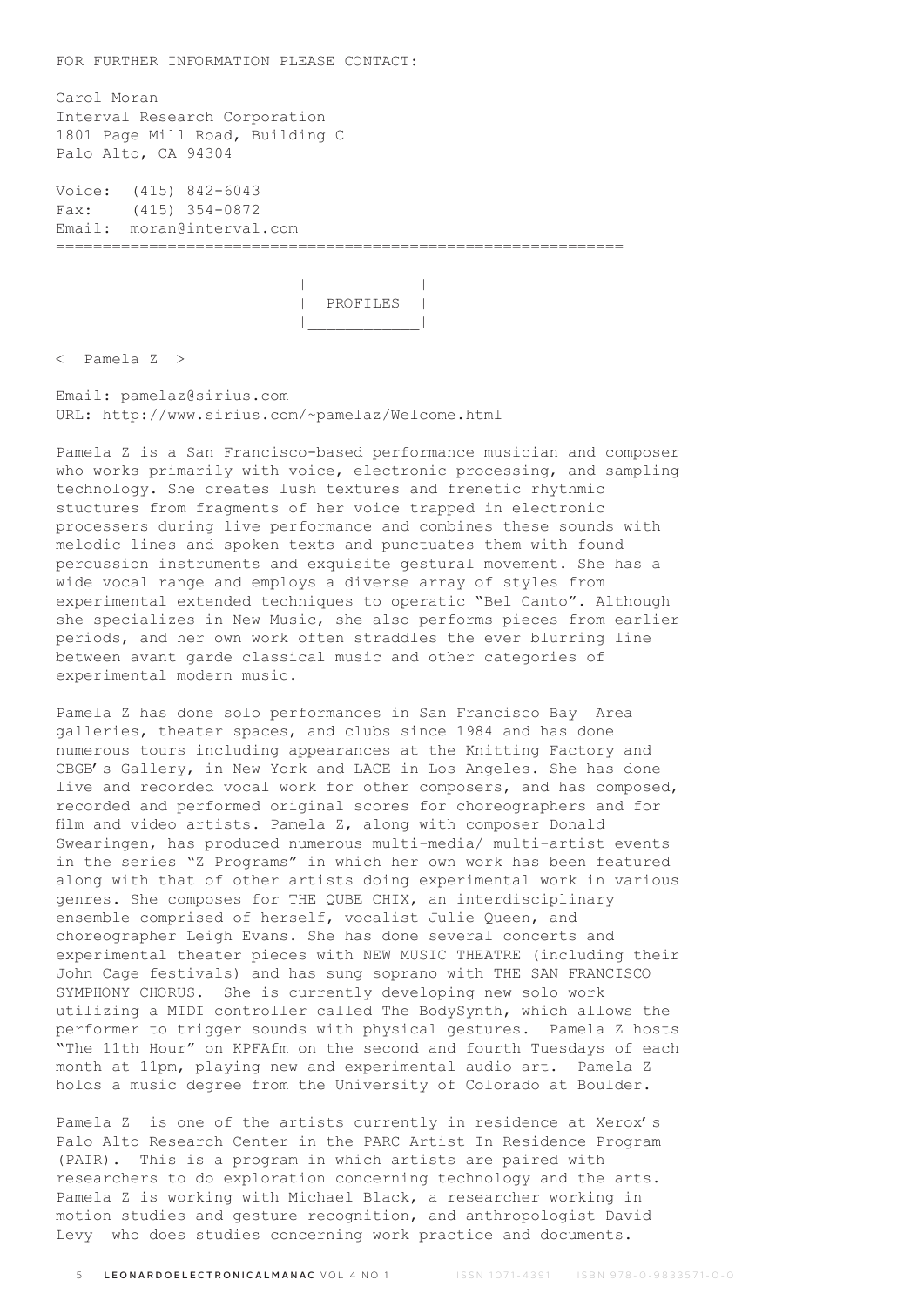Pamela Z's web site includes information about her performance schedule and recordings, and includes sound examples of her work in DigiDesign 2.1 format. \*\*\*\*\*\*\*\*\*\*\*\*\*\*\*\*\*\*\*\*\*\*\*\*\*\*\*\*\*\*\*\*\*\*\*\*\*\*\*\*\*\*\*\*\*\*\*\*\*\*\*\*\*\*\*\*\*\*\*\*\*

Sound Art, Music, Video and Texts of Dan Senn >

Dan Senn Newsense Intermedium 4218 N Cheyenne Tacoma WA 98407 Tel 206 759 2556 Fax 206 759 2623 Email: newsense@nwrain.com URL: www.nwrain.net/~newsense/

Interdisciplinary artist Dan Senn builds sculptural instruments which he exhibits and performs, constructs clusters of videos from unedited mappings of objects and territories, does sound and video installations in remote caves and rain forests, and composes music for traditional instruments using his own "thinking" software. Trained since early childhood as a French Horn player and vocalist, he began studying ceramic sculpture while in music school at the University of Wisconsin at LaCrosse in the early 1970s. Here, he was introduced to an ancient chance method of making pottery called raku, a process he has come to think of as the "elegant use of awkward materials". In 1977 he began building sculptural instruments which he now exhibits and performs widely. Since 1978 he has been developing a computer software program entitled the Raku Composition Program, a powerful personal composing system which, like his instruments, exhibits the peculiar paradox of raku... that is, highly considerate, non-linear systems which exist to confound the will (talent) of the artist. His videos, which he calls "percussive videos" exist in unedited formand are characterized by a frame-byframe rhythmic mapping of a single object or territory.

He also curates and produces events under the auspices of Newsense Intermedium, a Tacoma-based presenting organization which he founded and directs. Senn frequently tours internationally with his music and art and recently returned from a 3 month McKnight Foundation residency for the state of Minnesota. Senn will tour Germany and Poland in '96.

#### The Raku Composition Program ----------------------------

Linear notation when applied to sculptural, or nonlinear instruments is mutually obstructive. Take for example a sound sculpture which has been designed to link the visual and aural arts in a balanced representation -- how does one score for an instrument where the pitched elements may only be a by- product of visual and timbral or even logistical considerations; where sound parameters do not operate along a convenient continuum; where resonators are not presented in panel format for easy access; where traditional percussion mallets may be wholly unsuitable? The symbiotic nature of nonlinear instruments is the stuff of compromise as the spatial position of resonant objects, relative to human limitations, impose a set of physically possible or convenient musical gestures. These considerations extend beyond the limits of traditional notation and bring to the fore the question as to whether new systems should be devised or whether, perhaps, it is best for such performances to remain within an improvisational context.

The Raku Composition Program, "Interface", Vol. 20 (1991), pp. 197- 207, Amsterdam, The Netherlands.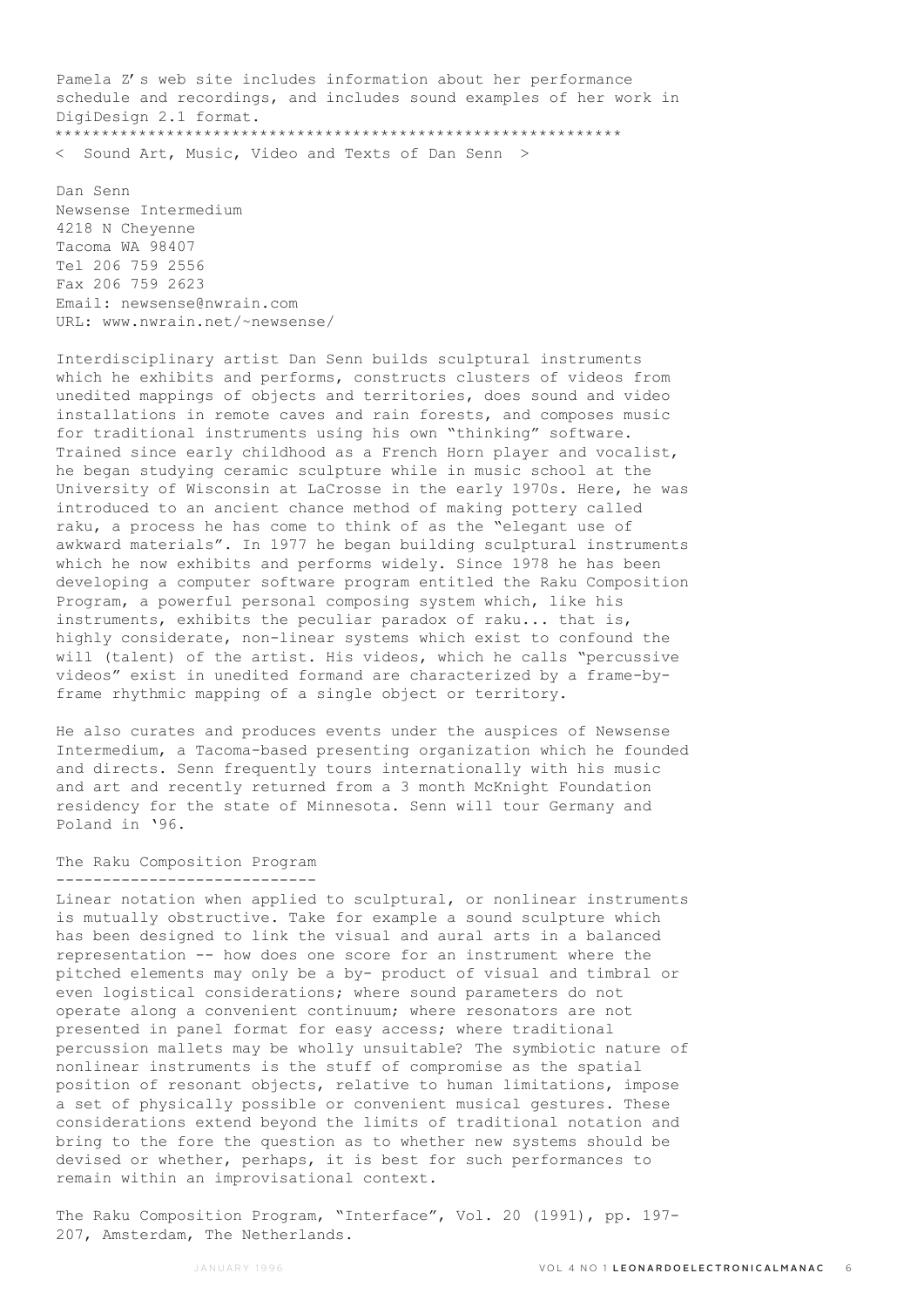#### Catacombs of Yucatan Sound and Video Installation

-------------------------------------------------

In mid-September of 1995, while filling an old diesel truck at a gas station in Houston, Minnesota, I overheard a man of about eighty tell a friend, "They're opening the Catacombs." I had come to this remote part of southeastern Minnesota a month earlier to put together the "The Catacombs of Yucatan Sound and Video Installation" and now wondered how the man knew about it. Having spent considerable time tracking down and interviewing on video nine people who had worked at the Catacombs 60 years earlier, I reasoned that the word was getting out. After all, this was a culture where people still used their living rooms for "visiting."

The "Catacombs of Yucatan" is a name for a limestone cave and dance hall which had been commercialized in 1934 in the hills separating Houston and Spring Grove; a venture which succumbed to hard times after several intense years. By the time I arrived in mid-August 1995, local memories had become vague, along with the access road which had once passed within 50 feet of the cave. I had spent many summers in the area since childhood (1950s) and knew a little about Catacombs lore. Now, with a McKnight Visiting Artist grant from the Minnesota Composers Forum, I was returning to dispersed memories, cave bats, cow manure, and an electricity-free cavern located a half-mile from the nearest gravel road.

The cave installation fell perfectly in line with the sort of event I have focused on over the last three years: two inner-city installations and a neighborhood concert series. These were premised on a belief that "high-risk art," if presented respectfully and with care for detail, will be accepted by even the most conservative as natural and necessary and, in turn, will have a significant impact on social consciousness. And the formula has been the same: to present mature risk-takers (Paul Panhuysen, Phill Niblock, Warren Burt, etc.) within unlikely contexts which have a unique place within the memory of local society. There is much more to it than this, but, I must emphasize, for such events to have the most social and political impact, they must be stridently apolitical. They must not be about Bosnia, AIDS, the environment, nakedness, or some smiley-face issue which is equally political. They must be concerned with exploring new systems and materials precisely as a means of ensuring meaningfulness, accessibility, and, therefore, their nonelitist essence.

The Catacombs of Yucatan is a small cave about 100 yards deep, located on a bluff overlooking the intersection of three valleys of incredible beauty. The first half of the cave descends 50 yards into the hillside to an intersection where two narrow rooms veer to the left and right. From here, a second and wider pathway descends sharply off to the right for another 50 yards, leading through two large chambers. The front half is characterized by a narrow path, high pointed ceilings and sound-absorbent surfaces. The second half features a wider path leading through the larger rooms with reverberant surfaces. These features dictated the structure of the installation, in which discrete, sight-oriented materials with a sound component were located in the first half, and heterogeneous, sound-oriented materials with a sight component were placed in the second half. The midpoint served as a transition between halves. Likewise, floor-positioned lights were used in the front half to push light upward toward video monitors placed on shelves, and gallery-like spots were placed in high positions to illuminate the sculptural instruments in the second half. The front portion contained five monochrome monitors with materials gathered from the video interviews. At the intersection, a cluster of "percussive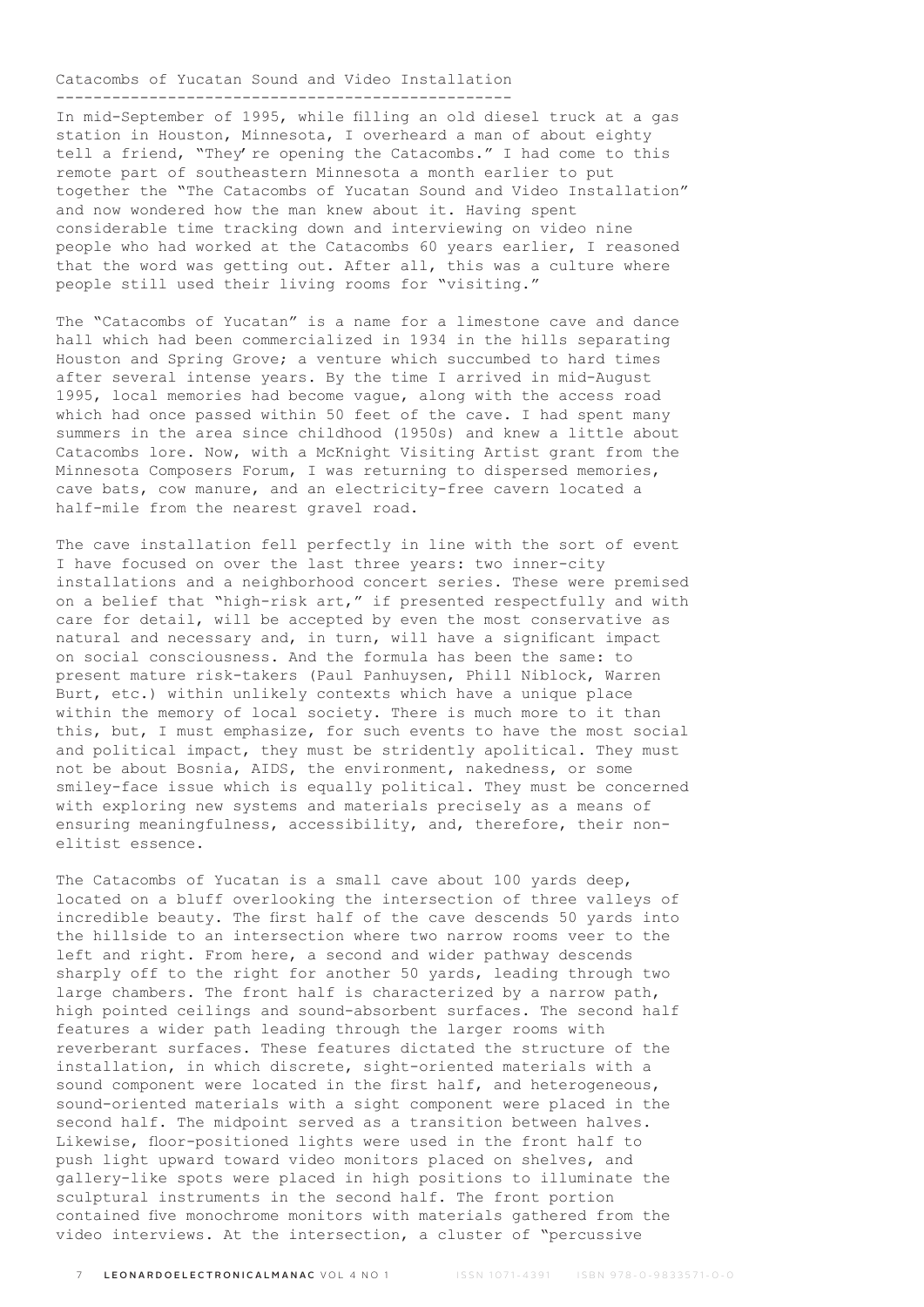videos" (color and monochrome monitors stacked and turned on axis while playing the same source material) was located, along with the first of six automatically-playing sculptural instruments spaced throughout the second half. The installation concluded with a dispersed cluster of color and monochrome monitors playing a minimalist video, which contrasted with the flashing "percussive" videos at the midpoint.

As the patrons crossed the fields to the cave site (either by foot, tractor or horse-drawn wagon) they were first led by docents to the site of the old dance-hall foundations. Here a video tape was playing music performed 60 years ago which I had documented at the Highlandville schoolhouse in Iowa (a special dance was arranged for this!). The patrons were then guided along a path to the cave entrance, which had been reframed as a means of keeping bats and cattle out. As visitors entered the cave, they encountered monochrome video monitors featuring former cave and dance-hall workers telling stories of their work experiences. These faded to white and silence between anecdotal episodes, creating a conversational counterpoint between monitor positions. As visitors approached the midpoint, the spoken sounds became mixed with the phasing and pitched staccato sounds of my Pendulyre as it accompanied a nearby cluster of flashing videos. From here they came upon sounds from two rattling Pushups (small metal plates which continuously toss geometric objects), and then the continuous beating of my Winged Pendulyre (similar to the Pendulyre). Next came the contrasting sound of my Bass Shmoos, a droning instrument and the only one played live during the exhibit. After this the installation was capped with the clangorous and roto-tom sounds of my Penduling (another pendulum-based instrument) as it accompanied three nearby video monitors showing a continuous video of a sevenday-old child falling asleep.

With over 1200 local farmers and small-town people attending the two-day event, and considering the staggering amount of hard labor needed to prepare the cave, volunteer support was indispensable. Leading up to the event, I was supplied with power and hand tools, and with labor in the form of scheduling interviews and organizing the volunteer force, along with tasks such as fence-mending. I was provided with a 4-wheel-drive truck and a place to stay, and one farmer participated by leveling the dirt road I had created by driving the same route to the cave daily. On the day of the opening, unscheduled volunteers showed up, asking to help out. And at no time did anyone ask whether it was art or music or even ridiculous. It was interesting and necessary.

The Catacombs of Yucatan Sound and Video Installation, American Composers Forum Newsletter, Vol. 23, No.1, 1996 ==============================================================

 | | | LEONARDO DIGITAL REVIEWS | | JANUARY 1996 | |\_\_\_\_\_\_\_\_\_\_\_\_\_\_\_\_\_\_\_\_\_\_\_\_\_\_\_\_\_\_|

 Editor: Roger Malina Coordinating Editor: Kasey Rios Asberry Guest Editor: Kevin Murray Editorial Advisors: Chet Grycz, Judy Malloy, Annick Bureaud, Marc Battier REVIEW PANEL: Rudolf Arnheim, Marc Battier, Robert Coburn, Shawn Decker, Jose Elguero, Michele Emmer,Geoff Gaines, Bulat M. Galeyev, Thom Gillespie, Francesco Giomi, Gerald Hartnett, Paul Hertz, Curtis Karnow, P. Klutchevskaya, Richard Land, Barbara Lee,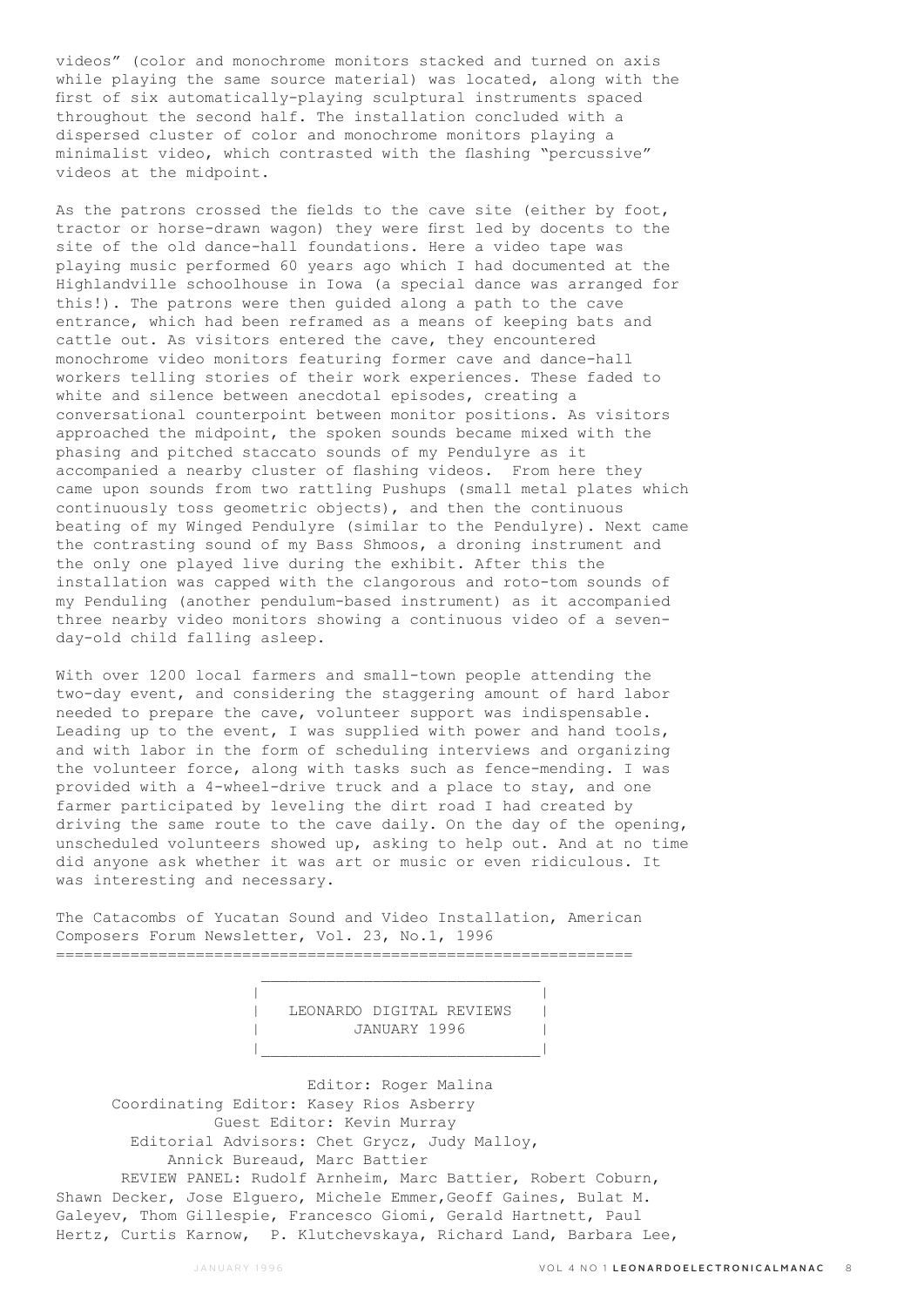Roger Malina, Axel Mulder, Youry Nazarov , Simon Penny, Clifford Pickover, Irina Presnetsova, Stephen Wilson, Mason Wong, Jason Vantomme, Harry Rand, Sonya Rapoport, Kasey Rios Asberry, Henry See,Tatyana Shulga, Rainer Voltz, Christopher Willard =============================================================

< Special Focus, WWW: Compleat Web-ster >

Kevin D. Murray Melbourne, Australia Email: kmurray@werple.net.au URL: http://werple.mira.net.au/~kmurray/key.html

Compleat Web-ster

The web is now blessed with a fulsome variety of 'interactive' devices to assist authors in engaging with their visitors. Much of their potential, however, is yet to be realized. Part of the problem is the lack of steady ground on which to work. To be a competent web designer today requires keeping up with a rapidly changing artistic environment. Previously, the skills involved in becoming an artist were relatively finite and good tools lasted a lifetime. In the global computer network, however, you have your work cut out simply keeping abreast with upgrades to Netscape betas, innovations in HTML code, VRML and multimedia add-ins, etc.

In this accelerated medium, it's easy to treat each new interactive device as a toy to be played with and quickly replaced by the next version. By the time you've mastered its features, another more exciting gadget has arrived. So how do you turn a toy into a tool? How do you settle on a device long enough to start using it productively? The answer to this question entails a change of focus from means to ends: it means turning away from the expanse of possibilities towards the goals that direct them.

So what do web authors want to achieve? Such a broad question is not easy to answer, yet it is critical given absence of familiar artistic rewards, such as sales and direct contact with an audience. The proliferation of web counters suggests that a simple quantitative goal like increasing the number of hits might be desired. But to use a metaphor that will be relevant later, aiming for 'hits' is like angling for 'bites' rather than 'fish'. A 'hit' does not discriminate between an ideal visitor who reads all the text, fully explores every corner of the site, fills in all the forms, and feels their life changed as a result; and a 'knowbot' which updates a search engine by automatically trawling the web.

The most conspicuous sign of qualitative success is an accolade such as \_Top 5%\_ or \_Cool Site of the Day\_. The problem with these web honours is that they are awarded either purely on the basis of hit counts, or their 'cool' attitude suits a very limited set of visitors; in particular, the 'net surfers' who cruise the web to keep in touch with the latest tricks. Such tributes are unlikely to indicate any lasting value: can you imagine being interested in visiting a Cool Site of the Day which is more than a year old?

For these reasons, an inquiry into the very particular goals of web authors requires a radically different point of view. As a speculative device, therefore, this outline invites you to step back to a pre-electronic era and consider the life of an angler in 17th century England. Of course, for web authors there is nothing practical to be learnt from the art of catching fish. Where benefit may obtain is applying the same kind of critical perspective used to describe the art of angling to the emerging craft of web design.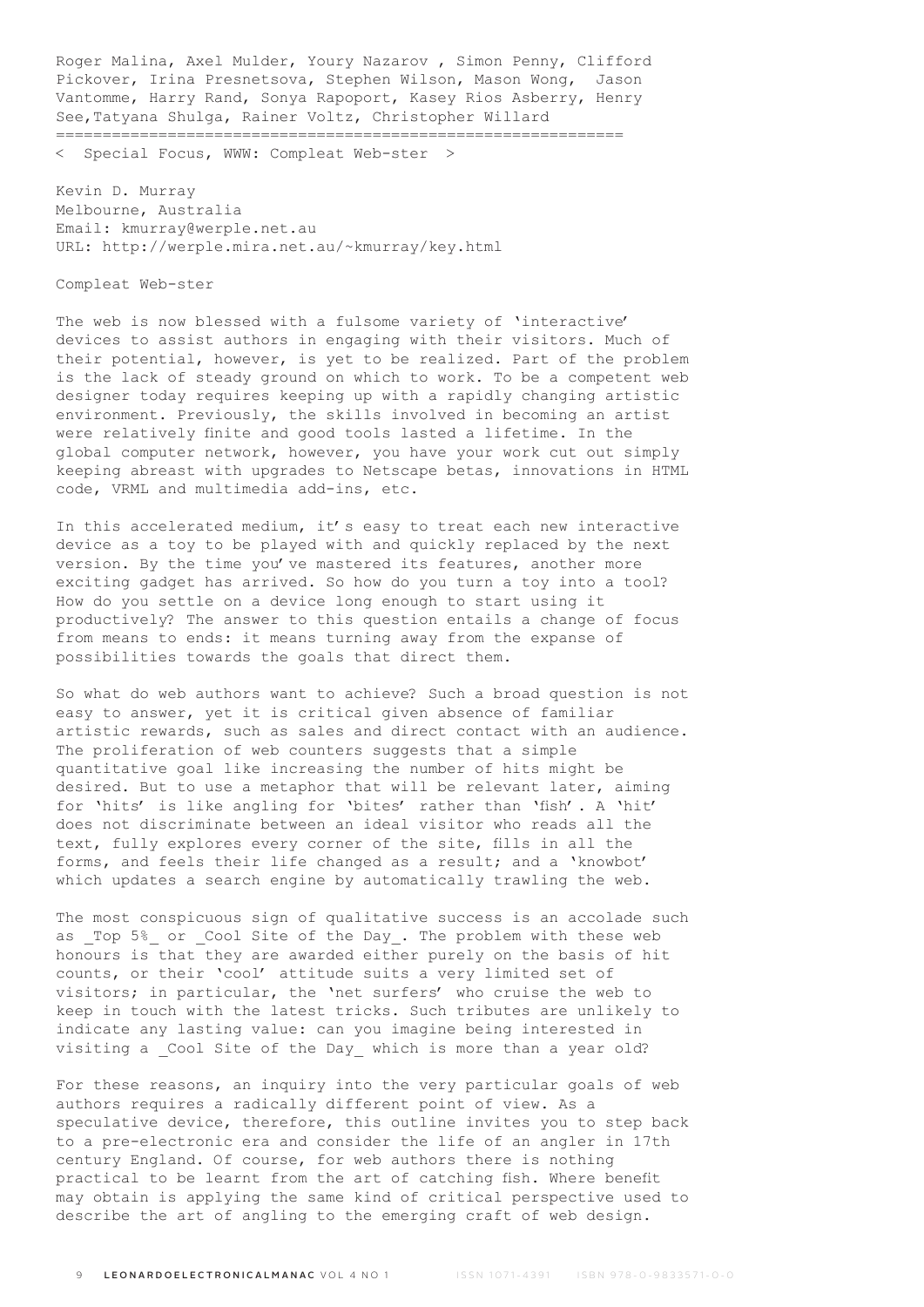### The Compleat Angler

Izaak Walton's The Compleat Angler is of more symbolic than practical significance. For Irving Washington, this venerated book 'breathes a innocent and happy spirit' which, with an English regard for nature, 'makes a science of sport'. As a guide to catching fish, however, it is limited by its exactitude: Walton's advice on snaring trout, salmon or pike is often specific to the very meadow where he sits. Appropriate bait is frequently drawn from the local population of worms 'which for colour and shape alter even as the ground out of which they are got'.

While it is the complete antithesis of a global network, the riverworld evoked by the Compleat Angler does have similarities to the web we angle in today. Both the river and the web are places where individuals might come to relax and contemplate the forces that shape their world. Unlike libraries, they contain little history. The river and the web are constantly changing environments: you can't log on to the same web twice. Mark Twain praises the Mississippi: 'it had a new story to tell every day' -- so it is the case with web pages that a recent update marker is a sign of a freshly flowing site.

While the technical means available in Walton's time were limited, the variety of stratagems and conceits that might be employed by an angler are comparable to the range of media tools we can to use disseminate information. Yet while the mechanics of these devices are widely disseminated, the particular effect they achieve is little remarked upon. A school of criticism appropriate to the web would need to consider these effects carefully. What response do you think a good web site should produce: intrigue, reverie or a unique multimedia sublime?

As an introduction to this question, let's follow the metaphorical path leading to the successful web site:

1. Cast the fishing line = upload web files to site 2. Bait the hook = place link in directory, e-mail notice, search engine or other web site 3. Catch the fish = attract attention, cause visitor to peruse content

The critical point in this strategy is the decision by the visitor to 'take the bait' and enter the spirit of the site. The primary difficulty here is the propensity of web visitors -- attention spans worn thin by channel-surfing and magazine flicking -- to cruise sites without ever fully tasting their contents. Unlike a gallery, where the visitor is captive to that space, at the click of a button web visitors can exit an online exhibition that doesn't immediately excite their interest. To use the more frequent analogy, the task is to turn the 'net surfer' into a 'web diver'.

#### Gutenberg Elegies

If we succeed in doing this, then we may well show that humanist critics have been wrong in their dismissal of Internet. In his defense of the 'missionary position of reading', the "Gutenberg Elegies", Sven Birkerts bemoans the 'gradual displacement of the vertical by the horizontal', where more is read for less purpose. Birkerts' main reason for preferring the linear narrative to its hypertext version, is that it offers 'a chance to subject the anarchic subjectivity to another's disciplined imagination, a chance to be taken in unsuspected directions under the guidance of some singular sensibility' (p. 164). What prevents an electronic text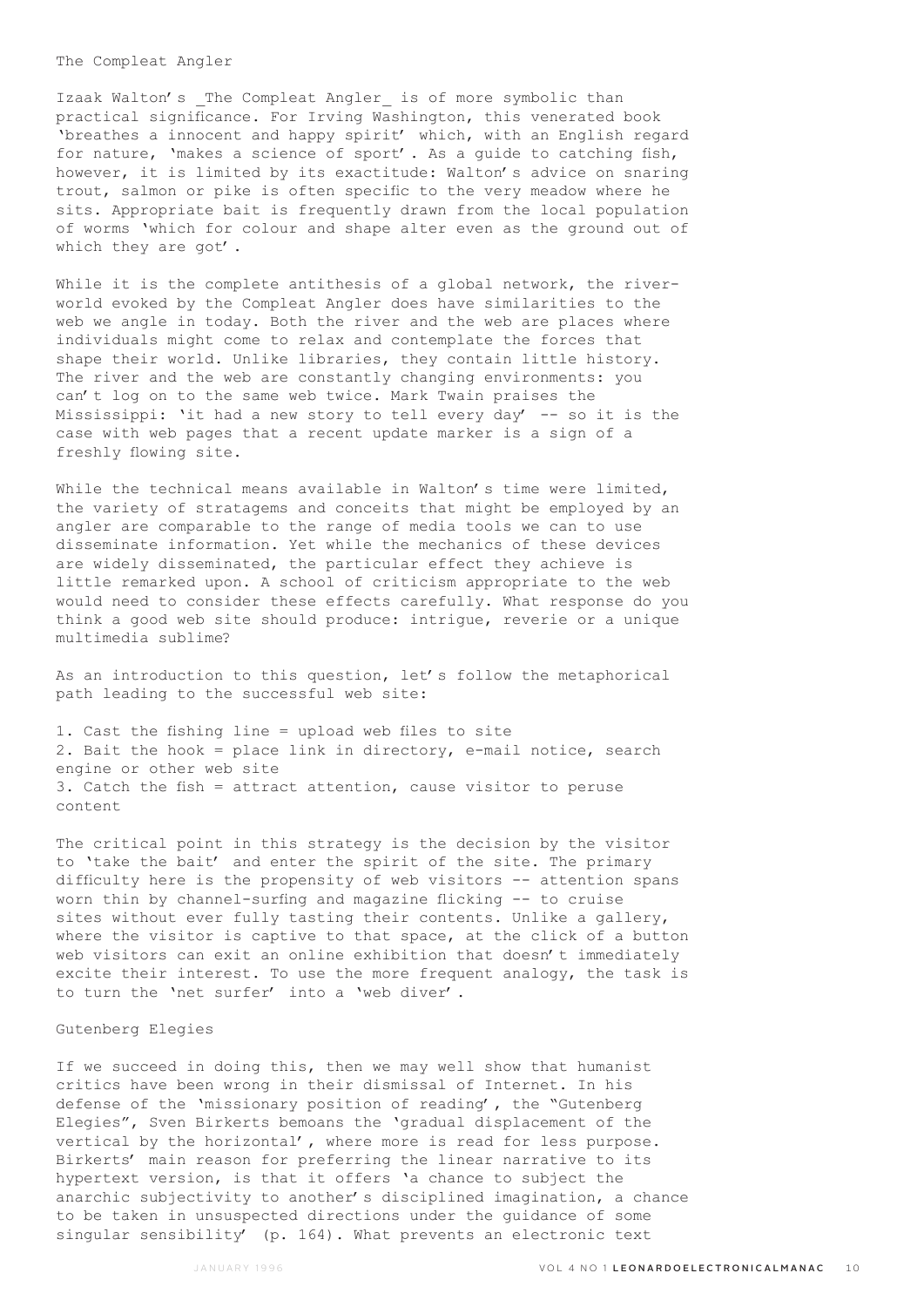from doing this, according to Birkerts, is that readers are reluctant to involve themselves in a materiality as ephemeral as pixels on a screen.

Ephemerality, of course, is a relative notion. Paper pages seem ephemeral by comparison with stone tablets. And in the future, our digital files might seem like granite compared to the latest nanotechnological medium. This is not to say that materiality is irrelevant, only that it should not lead us to despair at the depth of response possible on the web. Plainly, if any medium is capable of taking its audience 'in unsuspected directions' it is the web. What it needs is a 'singular sensibility' -- a strategy. Here we need to focus on a sample of the techniques uniquely available to web authors.

### Client-pull/Server-push

Client-pull/server-push introduces an element of surprise to the web. A seasoned web-surfer learns ways of idling the time while waiting for the screen fill with images and text from top to bottom like an inverted tank. Each screen offers a choice: Is it interesting enough to go further? Are there different routes available? The client-pull/server-push technique wrests this control away from the visitor by seizing the decision making power.

Though their output can be quite similar, client-pull and serverpush operate on different principles. Client-pull is an HTML code which issues a command only when a certain condition on the visitor's side has been reached. This is opposed to 'server-push' where the timing is controlled by the server. Returning to our fishing metaphor, client-pull is similar to an angler who lets the hooked fish take the slack on the line, while server-push is equivalent to a less patient angler who tugs the line to further embed the hook in the fish.

A dramatic use of the server-push technique might be found in the Black Hole of the Web, where the bait is a warning for visitors not to proceed further. Once the inevitable decision to proceed is taken, the screen turns from white, to gray, to black and admonishments appear at intervals, such as 'Lonely, isn't it?'. After some time, the messages disappear and the black screen continues to be refreshed until the visitor regains control by closing the browser or opening another bookmark as a lifesaver. This clever subversion of net surfing demonstrates the dramatic possibilities of web design.

A more local incursion into screen space creates the illusion of movement on screen. Limited to a small section of the screen, the emergence of 'push animation' in web sites resembles the use of flies to entice fish to the surface by using a moving lure.

Animation can be created by a variety of means, ranging from serverpush, Java programs, to add-ins such as Shockwave, Macromedia Director's plug-in for Netscape. At a very basic level, animations provide motivation for visitors to look at the screen, careful not to miss the action. Disseminated through the Internet, these animations are mostly quite crude and examples of animation used for a particular aesthetic affect are rare.

Ironically, though, this very primitive state of animation serves to fretrieve a mystery lost to its more sophisticated uses in film. Web animations, particularly with slow connections, have the stilted appearance of flipcards. The magic of this very crude movement is that you can be simultaneously aware of both the illusion and its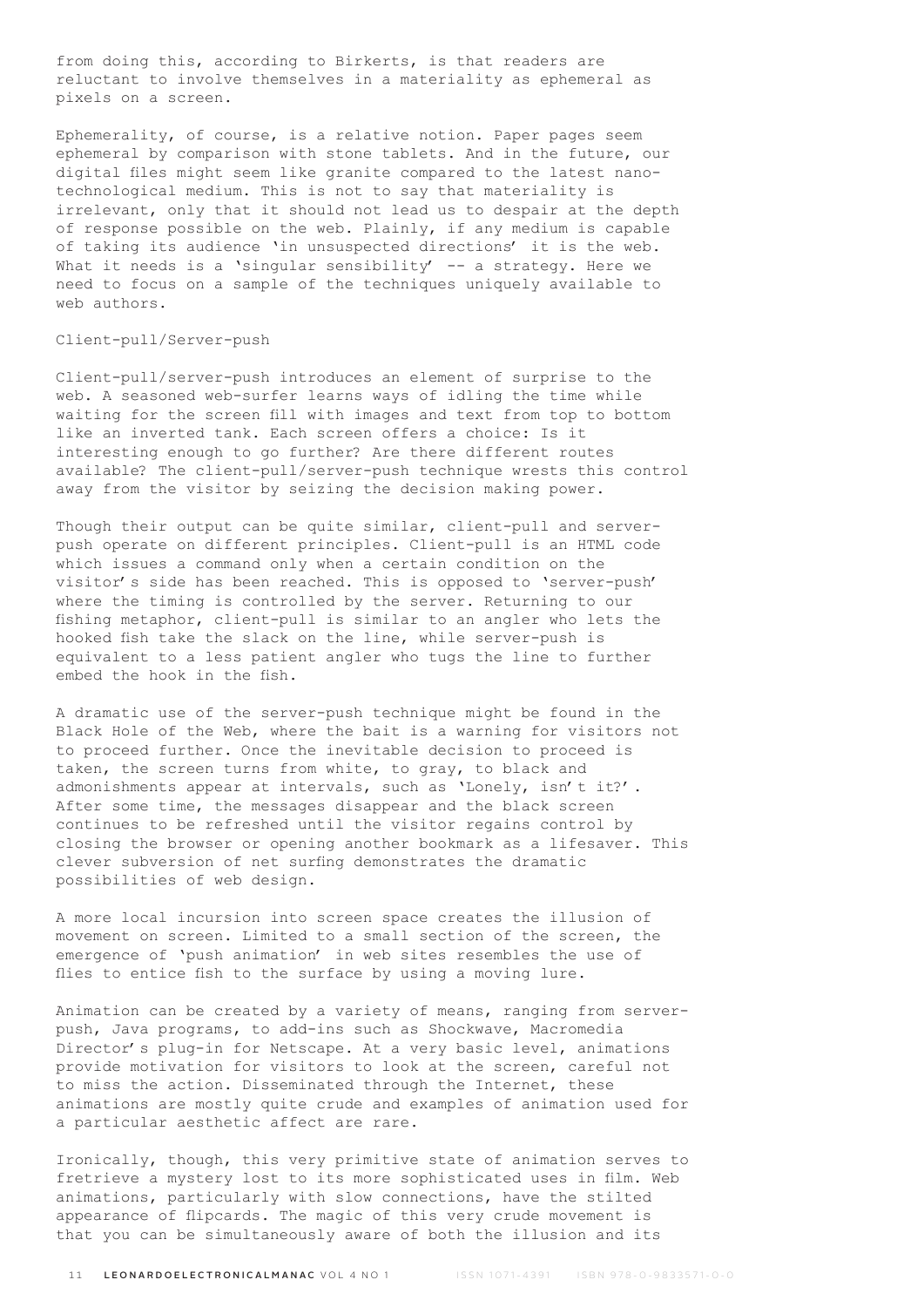material construction. Of course, the unsophisticated state of animation is reason for many to put the web on hold until it catches up with other media. This may be a mistake. It is the capacity to renew an almost archaic fascination with illusion techniques which may be the singular advantage of web animation. Ironically, it took the height of sophistication in media technologies to return us to this primal scene.

From the other side of the screen and history, the client-pull technique has been used to advance ideas unique to our end of the millennium. Alan Liu's Lyotard's Auto-Different page cuts up text from the French philosopher Francois Lyotard into screens which transform static discourse into a temporal flow. The aim, for Liu, is to replace slabs of words and graphics with 'text tracks' which produce a discourse that visitors have to steer as much as read. Liu writes of the advantages of this technique: Client-pull makes it possible to reflect on the fact that each of our communications is paced by simultaneous demands made on the network by other communications-by the time-sensitive collectivity that constitutes historicity.

Ironically, this technique is best suited to slow connections: a fast download rate can turn a gentle trickle of words into whitewater.

In more accessible web publications, client-pull is often being used to provide a 'courtesy screen' for those awaiting a heavily loaded screen to download. 'Please wait for files to download' at a very simple level demonstrates that the author has anticipated the visitor's waiting experience. While not of aesthetic interest at this level, it does make opportunities for strategic 'client-pulls' which need not consign the visitor to an irreversible descent, but set up expectations of what is to follow.

Whether or not these possibilities are fully exploited depends on how seriously web authors take these kinds of techniques. The unfavorable comparison with animation on multimedia and the temporary nature of HTML code may dissuade many from investing their creative energies in this area. But as the film industry learnt that black and white could be a matter of artistic choice rather than technological backwardness, so the very simple nature of these techniques may generate their own unique language--if allowed to.

### Cast off

Of course, client-pull/server-push is one of a number of techniques available to web authors for luring visitors to take their bait. Online forms which request information from visitors that is used in subsequent screens demonstrate a powerful way of involving visitors in a more direct fashion that any other media. In the second part of Compleat Web-ster we look at a range of contributions by writers reflecting on their experience at particular sites. We'll discover which web-generic techniques entice their visitors to take the hook, the line or the sinker.

==============================================================

< Installation Review: Telepresent Surveillance, Experiment in Automated Surveillance Technology, by Joel Slayton >

Krannert Art Museum Nov 17,1995-Jan 21, 1996 Champagne, Ill Joel Slayton Email: joel@well.com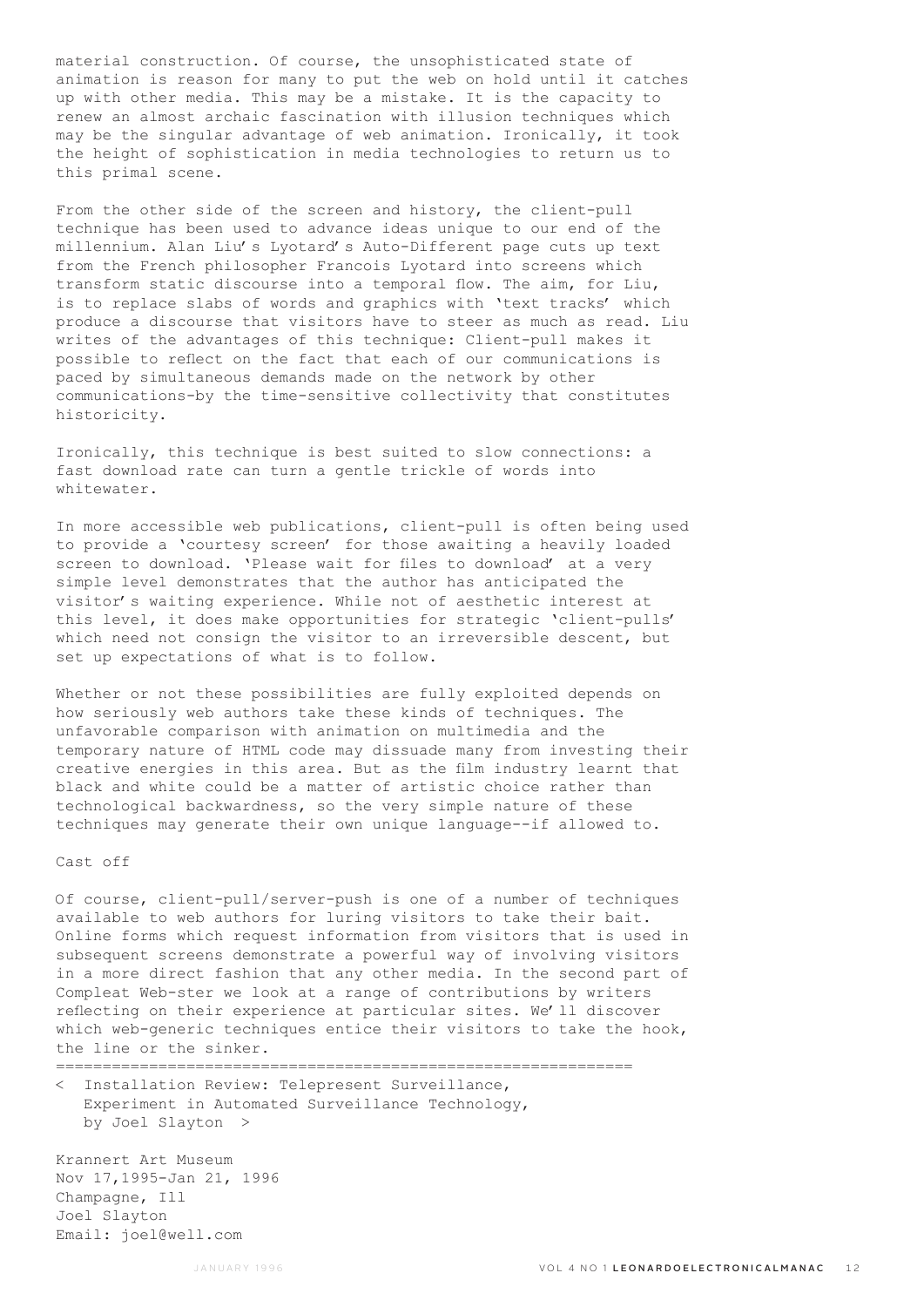Reviewed by Kasey Rios Asberry Email: kasberry@sfsu.edu

Telepresent Surveillance is a computer-media installation of three free-roving robots outfitted with helium balloons, video cameras and programmed "personalities". Records of their passage through the museum space are available on-line at:

http://surveil.sjsu.edu/Title.html

which is updated frequently (approaching real time) during museum hours; during off-hours the robots rest and get their batteries recharged.

In the context of Joel Slaytonâs larger body of work (the infamous Palo Alto Centennial Celebration, set designs for George Coatesâ performances such as Virtual Sho) Telepresent Surveillance is a relatively quiet installation. First response to the caprices of these artificially intelligent beings (reminding me of C.S. Lewisâ monopod community in his Narnia series) is delight. In a formally sculptural sense the robots warm up and activate the cool museum space, existing in sharp contrast to the sinister tradition of surveillance technology. Clever programming and the robotsâ surprising balloon heads which give them uncanny expressive abilities, make the installation entertaining: when first installed the robots could just go anywhere, now even with a little fence one occasionally still escapes, having learned how to.

Telepresence Surveillance is also engaging at deeper levels: the dual framing for the museum world and the online communities is executed well and is actually functional - many of the best made installation plans are wrecked on technical or technological shoals, very often when an Internet connection is central to a piece. But what I appreciate most in the Telepresence experience is the questioning initiated by the robotsâ humor. Why are they so funny? Is there some sort of hard-wiring of the human nervous system that makes small mammal-like scurrying cute? Perhaps its an instance of good old anthro-centric condescension at work, where the behaviors of other types of intelligence are humorous as long as they are not threatening. Would we still laugh if Slaytonâs robots were 10 feet tall and we had to avoid the scurry of their feet? As it is maybe they can be our pets, our (even if bumbling) servants, but maybe not quite friends.

Beyond the droll, Slayton points to our complicity in creating a society watched over from outside or above. The telepresent robots remind me that emissaries of an enforcer may appear clownish and still cause great harm - not that these robots do. It doesnât cause me to laugh less but differently and hope that we humans get a clue about sentience.

 ============================================================== < Book Review: "Spirits of Computer Animation",

by Alexey M.Orlov >

(the world of electronic images and levels of conscious) Alexey M.Orlov Moscow, Mirt 1993, 105 pp. ISBN 5-85029-018-4.

Reviewed by Tatyana Shulga Pilot Animatographic Center, Maly Vuzovsky pereulok 4/6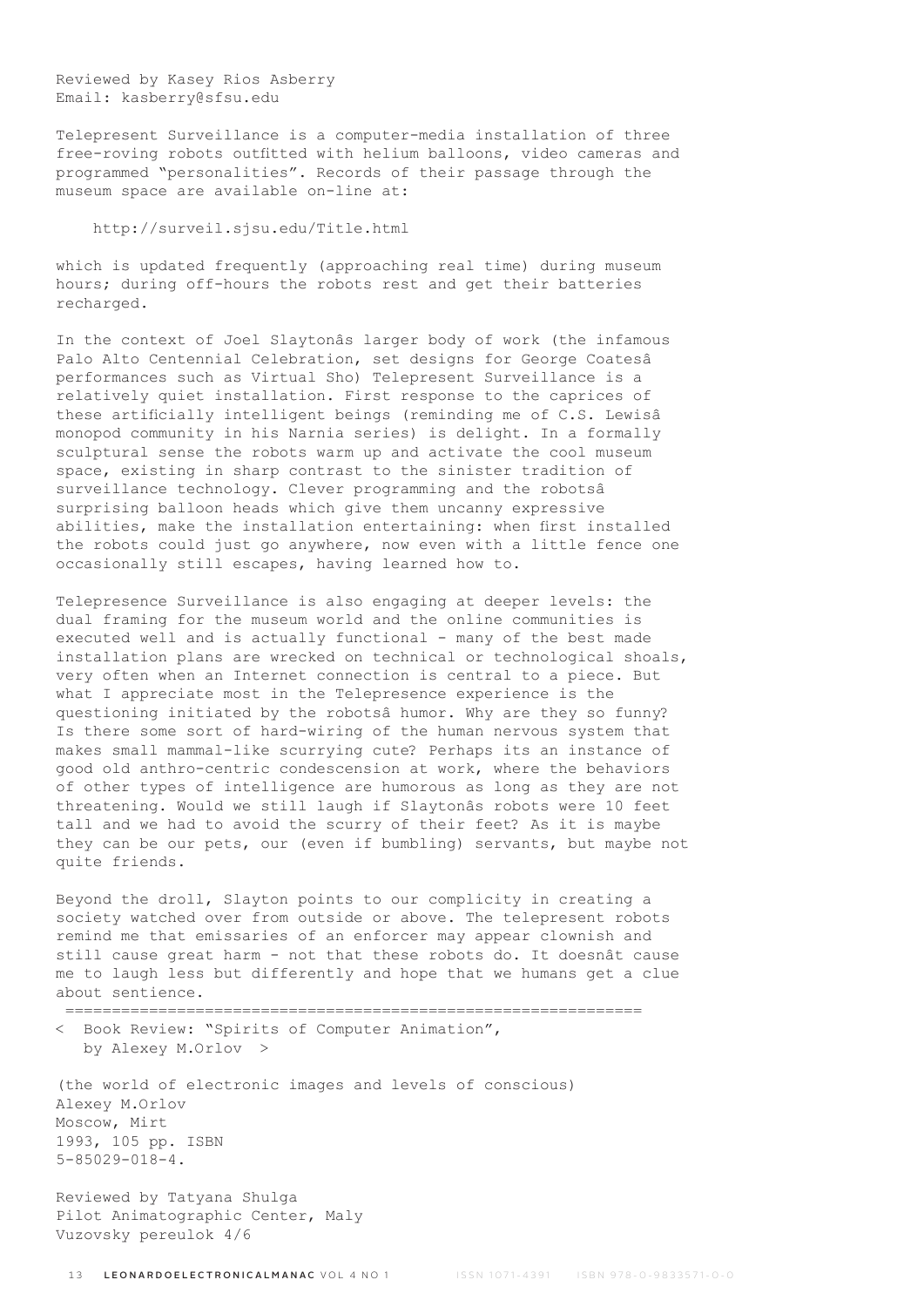Moscow 109028, Russia Tel: 7/095/925 16 79 Fax: 7/095/230 08 82

This book is the first theoretical work devoted to the analysis of the specificity of computer imaging and computer animation. This book was preceded by several articles on the topic by Orlov in the national magazine "TVT". The book consists of four chapters. The first one, "Aesthetics of "infantile periods" in cinema technology" is devoted to analysis of peculiarities inherent to the language of cinema, first of all of animated cartoon films. He has found such phenomena as "Zombie" effect", "Plasmatic images", "Consciousness in space and in Primordial Emptiness", "Transformer", "Psyche of an infant" and so on. Metaphorical form helps him to underline such features of drawn images as unnatural movement, non-limited transformation possibilities, weightlessness, and so on.

Chapter two reviews the most important technological aspects of the creation of computer images in view of their artistic effects. The author considers pixel images structure, wire frame models of vector graphics, combinatory geometry as a basis for simulation of complicated objects in computer medium, the effects of multi-spectra imaging and pseudo color, as well as the effects of the perception of an objects' delayed movements and point of view (virtual camera).

Chapter three - "The ecology of computer images" - considers virtual reality as an ecological niche or environment. The author uses the ecological approach to perception developed by James J.Gibson, a noted American researcher.

Such an approach reveals the invariance of the authorâs perception, which remained in the world of computer images and which becomes the characteristics not of earthly homo sapiens but rather homo cosmicus - an intermediary, who connects all the dimensions of multiplex universe by his "omni-existence" and penetrates through them.

The analysis shows that "transcendent aesthetics" with a corresponding world picture is similar to the ideas of relativistic physics of the world as a boundless ocean of energy fields of different density; unlike the commonplace ideas of mechanical center-orientation, which still continue to be the basis of the world picture reproduced by traditional cinema, video and animation.

In this chapter the author also pays tribute to two outstanding animation film directors of our time - James Whitney, American, and Piotr Kamler, Pole who lived in France. Without using a computer, they became precursors of the aesthetics that is now the norm for electronic images.

And, in conclusion, chapter four - "Computer animation with human face" - reviews the problem opposite to the previous one: how to adapt the cosmic, transcendent picture of the world, which is typical for electronic images, to the conditions of ordinary perception; how to make it most comfortable and intelligible for an ordinary viewer.

This chapter brings up the factor of perception, which can provide the computer image with earthly features, such as warmth, and ease the psychological and emotional discomfort that often accompanies the perception of virtual realities. The author considers here purely practical, applied aspects of redundancy and clustering principles, the hierarchy of relations between hearing and sight, the peculiarities of space perception, the role of surfaces, the mechanisms and attributes of depth, the perception of events and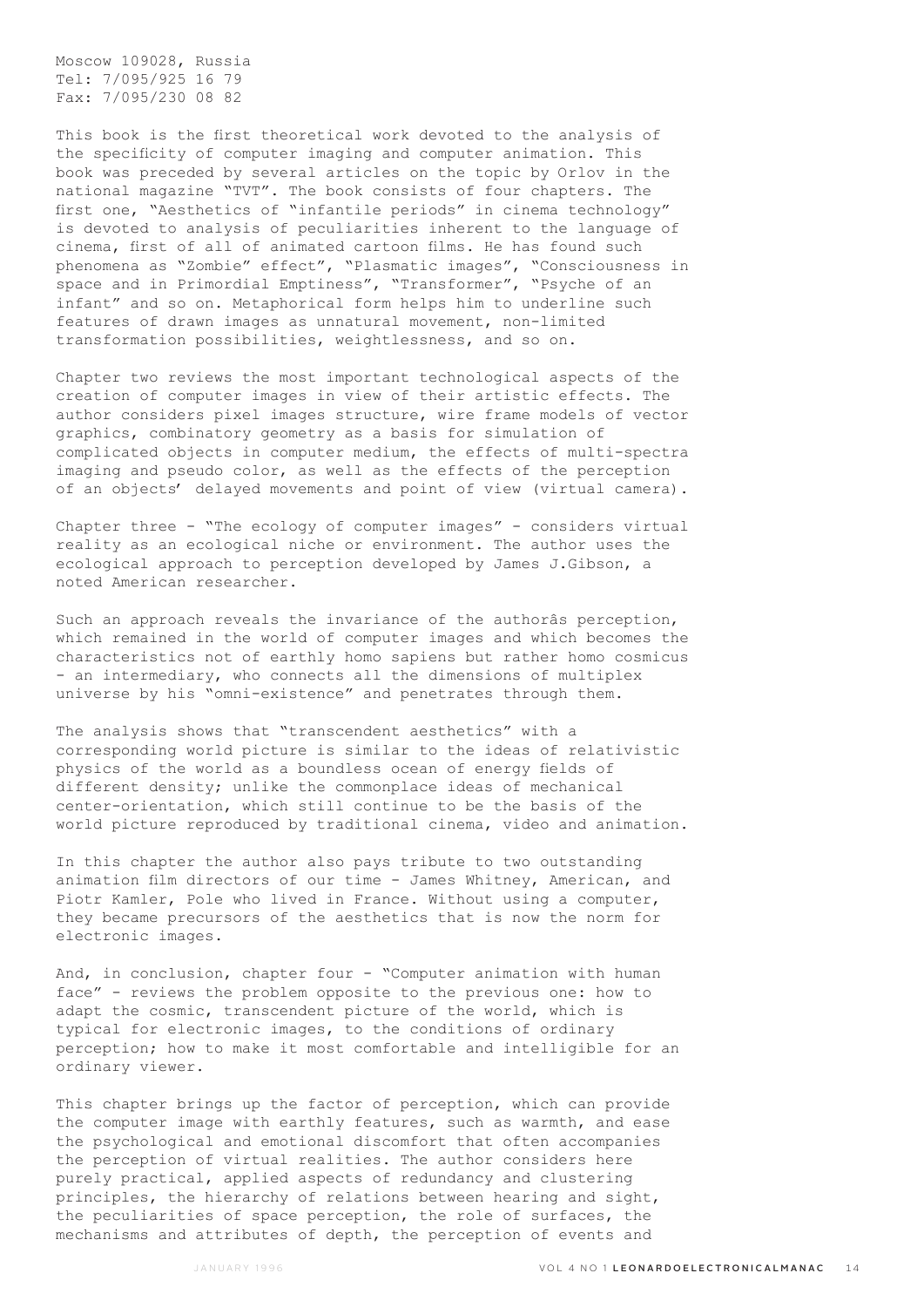movements, the behavior of the point of view, the perception gradation of living and non-living things, and, finally, the structure of art image. The analysis is based on traditional and generally-accepted theories of perception.

By considering the above factors, the mathematical picture of the world, which is typical of computer animation, can be normalized and "absorbed" into the laws of common everyday perception.

In the course of research it becomes more and more clear that computer images will provide the new approximation to that very "objective reality" which is the favorite theme of philosophers' debates. But it turns out that an ordinary man does not need the reality of the world that surrounds him - at least in such a pronounced objectified form . We prefer to surround ourselves with some kind of "transition layer" and call this layer "the laws of perception". The lack of this layer - or its excessive thinness - is the main problem of electronic images: they are too objective, they are provocatively real, they are excessively precise. And all this should be normalized and assuaged by coarsening, bounding, simplification, etc. Mathematical methods of calculation still render an ordinary viewer ill service - he has to come across the images constructed according to the precise and objective laws.

What could be proposed as a solution? We must create "a buffer zone" around electronic phenomena to prepare the psyche for their perception. While doing that, we must reserve the peculiarity of the unique phenomenon of computer images and protect it from adjusting to the mimetism of fiction film and video with their obligatory live-action and to traditional animation with its obvious relativity. Following scrupulously the laws of everyday perception can help to go this way. Although there is another way: by making the most use of extraordinary and novel aspects of virtual realities, to teach oneself how to reach the state of being there of overcoming one's own present boundaries and favorite limits. ==============================================================

< Editor's Note: Special Focus >

Kasey Rios Asberry Email: davinci@uclink.berkeley.edu

In this first edition of 1996, Leonardo Digital Reviews is proud to welcome Kevin Murray as guest editor of the two-part series The Compleat Web-ster. In the second part of this series he will highlight works made for the WWW that demonstrate the analysis of part one. LDR hopes to foster meaningful discussion of these ideas and welcomes reader response which we will publish to that end.

Look for LDR online at the following URL:

| |

http://www-mitpress.mit.edu/Leonardo/plaza.html

(choose "digital reviews")

============================================================== < END LEONARDO DIGITAL REVIEWS January 1996 > ==============================================================

| PUBLICATIONS |

 |\_\_\_\_\_\_\_\_\_\_\_\_\_\_\_\_| < SWITCH - Call for Articles > Christine Laffer, Editor Tel: 408-995-0277 Email: 70451.1665@compuserve.com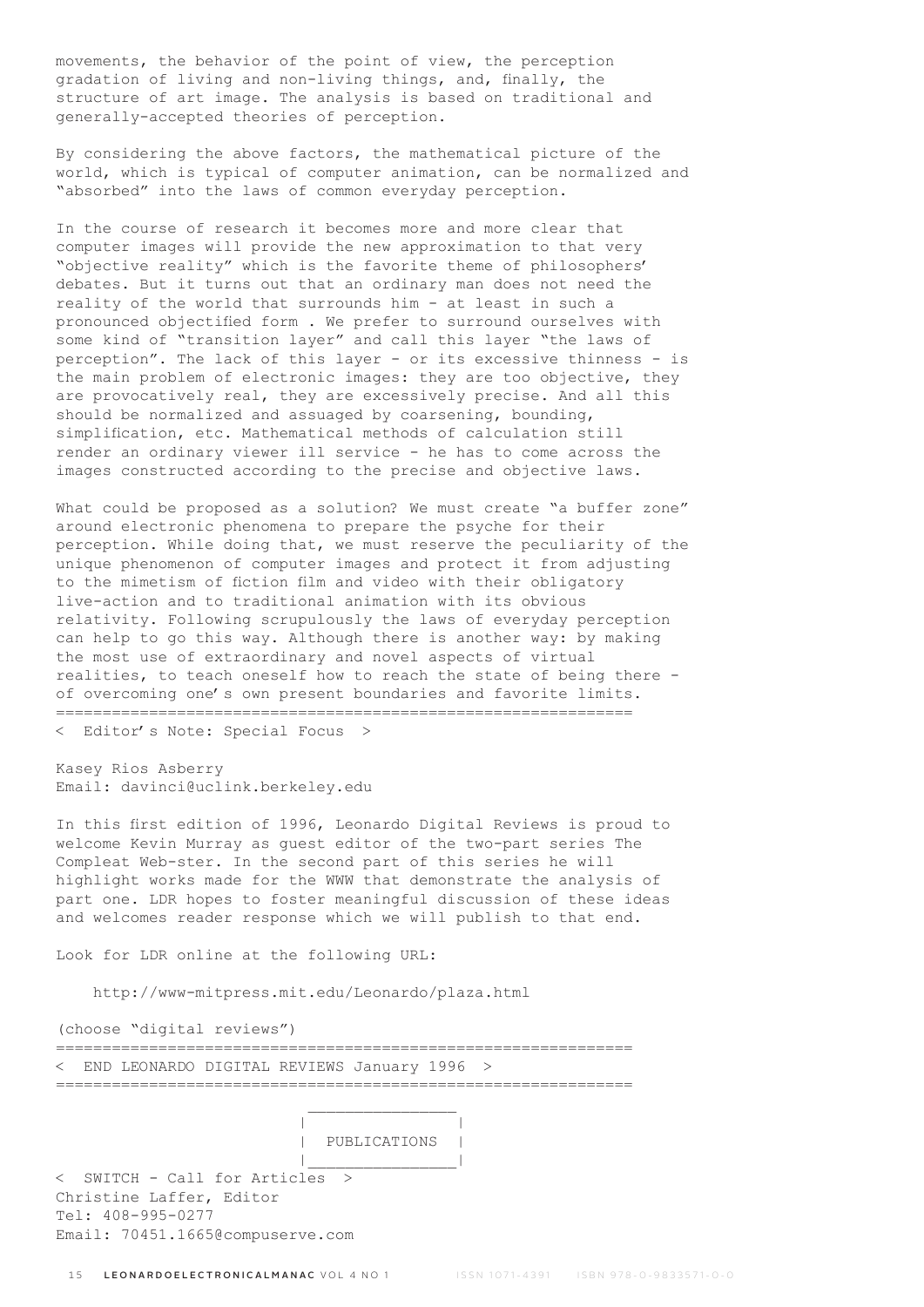Loretta Lange, Associate Editor Tel: 408-286-2640 Email: lllange@sjsuvm1.sjsu.edu

SWITCH, the electronic arts journal of the C.A.D.R.E. Institute, publishes in electronic form on the World Wide Web at http://cadre.sjsu.edu, with three issues per year. We aim to foster a critical evaluation of the expanding electronic arts field and to broadcast alternative viewpoints on issues in art+technology.

UPCOMING SEARCH!! In May, 1996 we plan to focus on developments in electronic music and sound. Switch looks for energetic writers to review events or submit critical articles.

ON-LINE: On October 4, 1995 Switch published its issue on VR which includes interviews with Brenda Laurel and Linda Jacobson, reviews of SigGraph '95 and recent pop films, and a project page in vrml.

SWITCH seeks articles (800 to 1000 words) and reviews (400 to 600 words) in response to critical issues in electronic music and sound. Writers interested should send their queries to the above contacts via e-mail, or to the address: SWITCH, School of Art and Design, One Washington Square, San Jose, CA 95192-0089.

SWITCH is run by graduate students of the Computers in Fine Arts program at SJSU. We seek writers who can donate their articles for this venture into Web publishing.

DEADLINE FOR ARTICLES/REVIEWS:

Vol.2 No.4 -- on electronic music and sound DEADLINE: April 1, 1996 \*\*\*\*\*\*\*\*\*\*\*\*\*\*\*\*\*\*\*\*\*\*\*\*\*\*\*\*\*\*\*\*\*\*\*\*\*\*\*\*\*\*\*\*\*\*\*\*\*\*\*\*\*\*\*\*\*\*\*\*\* < Soundsite >

Scot Art Email: scot@sysx.apana.org.au URL: http://sysx.apana.org.au/soundsite/

We are proud to announce the launch of Soundsite on the World Wide Web, with the involvement of Contemporary Sound Arts, who have given permisson to Soundsite to republish material from their journal, 'Essays In Sound'.

Soundsite is a World Wide Web publication for sound artists, practitioners and theorists. Soundsite deals with the cultural, theoretical and practical aspects of sound as manifest in: language and discourse; voice; poetics; acoustics; psycho-acoustics; the nature of perception and sensory experience; hearing vs. listening; aurality and corporeality; space and architecture; sound geographies; philosophies of sound; post-musics; film, video and tv soundtrack; sound art and sound by artists; sound and noise; virtual systems; human-computer interface; communication and technological systems; low fidelity sound; radio and radiophonic art; performance; recording; composition; aesthetics; art.

This list is not exhaustive! We will be implementing several new features on Soundsite in the coming months, including a WWW forms implemented discussion and user contribution area, a major sound events page, and many other interesting (and fun!) sound orientated projects.

We are interested in your contributions! Essays, project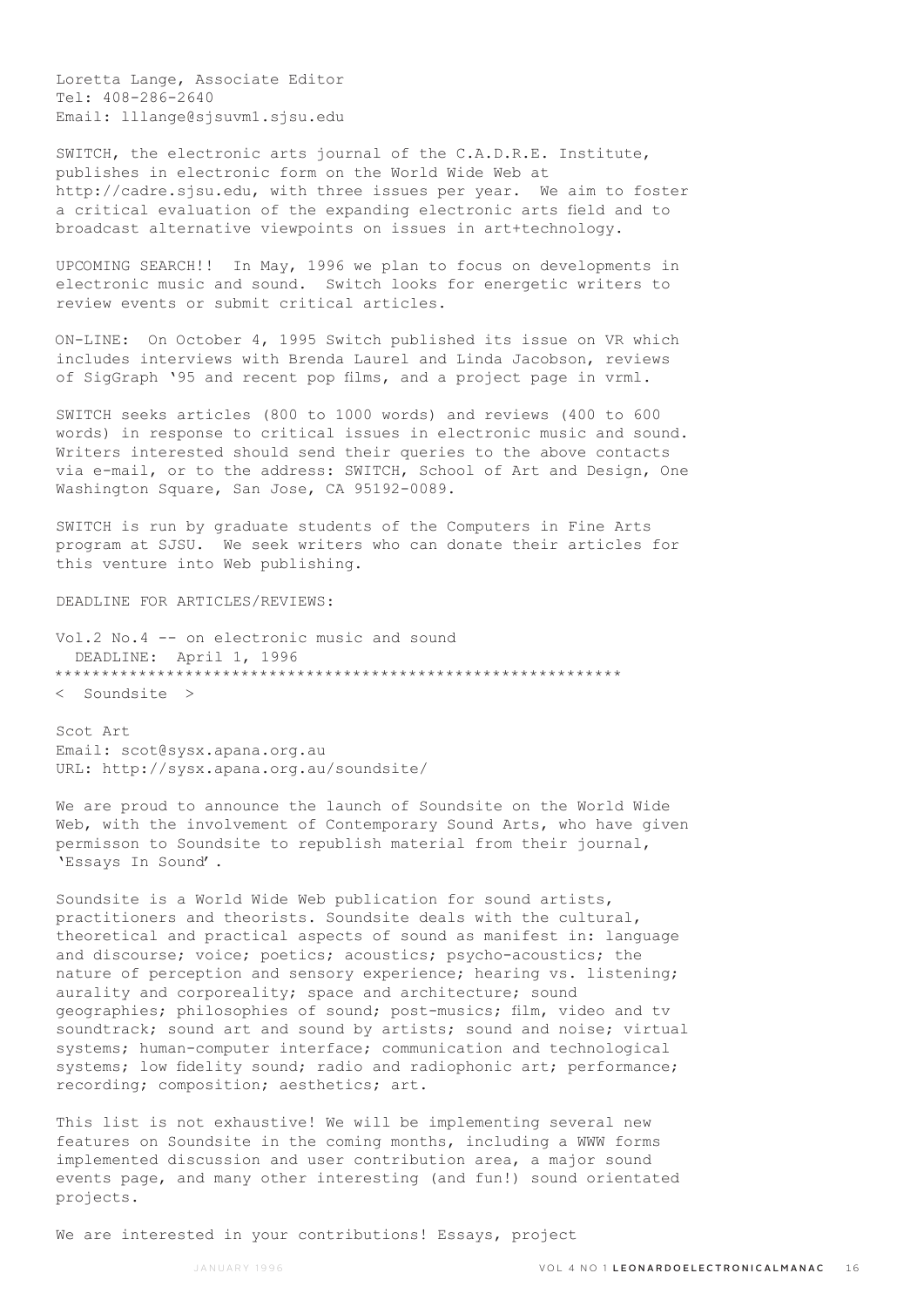descriptions, biographical material, criticism and artists statements are all welcome. Essays are preferred in a 'journal' type format, with footnotes and bibliography as appropriate. We are also very interested in receiving criticism and artist's descriptions of sound artworks and performances.

Please send your essay proposals, reviews, feedback, etc, to soundsite@sysx.apana.org.au.

Soundsite looks forward to your visit. \*\*\*\*\*\*\*\*\*\*\*\*\*\*\*\*\*\*\*\*\*\*\*\*\*\*\*\*\*\*\*\*\*\*\*\*\*\*\*\*\*\*\*\*\*\*\*\*\*\*\*\*\*\*\*\*\*\*\*\*\* < New Computer Music Journal Editorial Address >

Computer Music Journal Editor Stephen Pope has moved to Santa Barbara to be the new Research Director for the Center for Computer Music Research and Composition at UC Santa Barbara. The CMJ Editorial address moves with him, so people are directed to use the following to get in touch with Stephen and others about CMJ issues:

 Stephen Travis Pope, Editor Computer Music Journal PO Box 14043 Santa Barbara, CA 93107 Tel: (805) 967-2621 or (805) 893-8352 Email: cmj@ccmrc.ucsb.edu WWW: http://www-mitpress.mit.edu/Computer-Music-Journal/ \*\*\*\*\*\*\*\*\*\*\*\*\*\*\*\*\*\*\*\*\*\*\*\*\*\*\*\*\*\*\*\*\*\*\*\*\*\*\*\*\*\*\*\*\*\*\*\*\*\*\*\*\*\*\*\*\*\*\*\*\* < Forthcoming Issue Contents - LEONARDO 29:2 (1996) > NOTE: <W> This symbol indicates articles that have related materials on the Leonardo World Wide Web Site: http://WWW-mitpress.mit.edu/Leonado/home.html ARTIST'S ARTICLES Daniela Bertol: "Architecture of Images": An Investigation of Architectural Representations and the Visual Perception of Three-Dimensional Space Mike Goslin and Jacquelyn Ford Morie: "Virtopia": Emotional Experiences in Virtual Environments GENERAL ARTICLES Adam Lucas: Indigenous People in Cyberspace Alexander Voloshinov: Symmetry as a Superprinciple of Science and Art <W>SPECIAL SECTION A Radical Intervention: The Brazilian Contribution to the International Electronic Art Movement Eduardo Kac: Editorial: Brazilian Technological Art in LEONARDO and on the Web Mario Pedrosa: The Chromatic Plastic Dynamism of Abraham Palatnik-- -An Introduction to the First International Biennial of Sao Paulo (1951) Walter Zanini: A New Technique in Modern Painting Eduardo Kac: Abraham Palatnik, Pioneer of Kinetic Art SPECIAL SECTION

"The Inspiration of Astronomical Phenomena" Conference Papers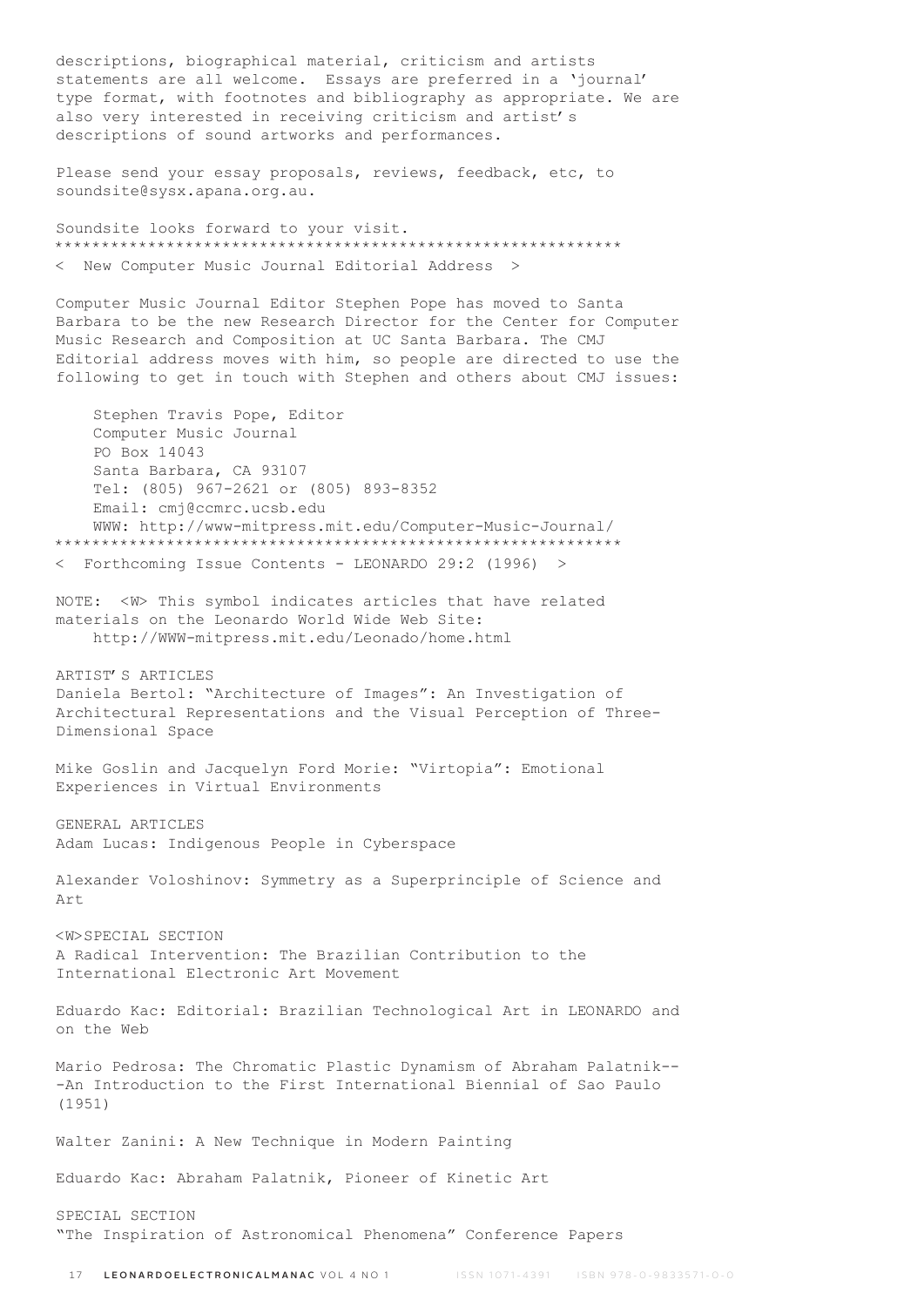Raymond E. White: Selected Papers from The Inspiration of Astronomical Phenomena, A Conference on the Influence of Observed Celestial Events upon World Culture Amy Baker Sandback: Prologue Guy J. Consolmagno: Astronomy, Science Fiction and the Popular Culture: 1277 to 2001 (and Beyond) Steven J. Dick: Other Worlds: The Cultural Significance of the Extraterrestrial Life Debate Ron Miller: The Archeology of Space Jozef Pacholczyk: Music and Astronomy in the Muslim World William R. Stoeger: Astronomy's Integrating Impact on Culture: A Ladrierean Hypothesis ARTISTS' STATEMENTS Terry Rosenberg: "Projections" Donald Sanders: As Above, So Below: The Manifestation of the Universe as a Mirror to Consciousness Jadzia Donatowicz: Symbolism of the Cosmic Dance of Shiva in the South-Indian Temple Dance Tradition ART/SCIENCE FORUM Chris Illert: The Australian Supercomputer Graphics Exhibition and First International Conchology Conference Irina L. Vanechkina: Applications of New Technologies in Culture and Art Ivan Dryer: The International Laser Display Association <W>REVIEWS Mit Mitropoulos, V.V. Bazov, Bulat M. Galeyev, Irina Presnetsova ENDNOTE Fred Forest: Against Official Contemporary Art, For an Art of the Present \*\*\*\*\*\*\*\*\*\*\*\*\*\*\*\*\*\*\*\*\*\*\*\*\*\*\*\*\*\*\*\*\*\*\*\*\*\*\*\*\*\*\*\*\*\*\*\*\*\*\*\*\*\*\*\*\*\*\*\*\* < Knitting Factory catalogue > There is a new book sized Knitting Factory catalogue with information about all of our 100 CD releases and the whole "Knitting Factory" scene. If you are interesed in a copy, please email your MAILING ADDRESS (snail mail) to: KFW@Knitting Factory.com If you are in Europe, mail to: KFEURO@knittingfactory.com ============================================================== | | | OPPORTUNITIES | |\_\_\_\_\_\_\_\_\_\_\_\_\_\_\_\_\_|

< School of Art, Washington University: Computer Technician >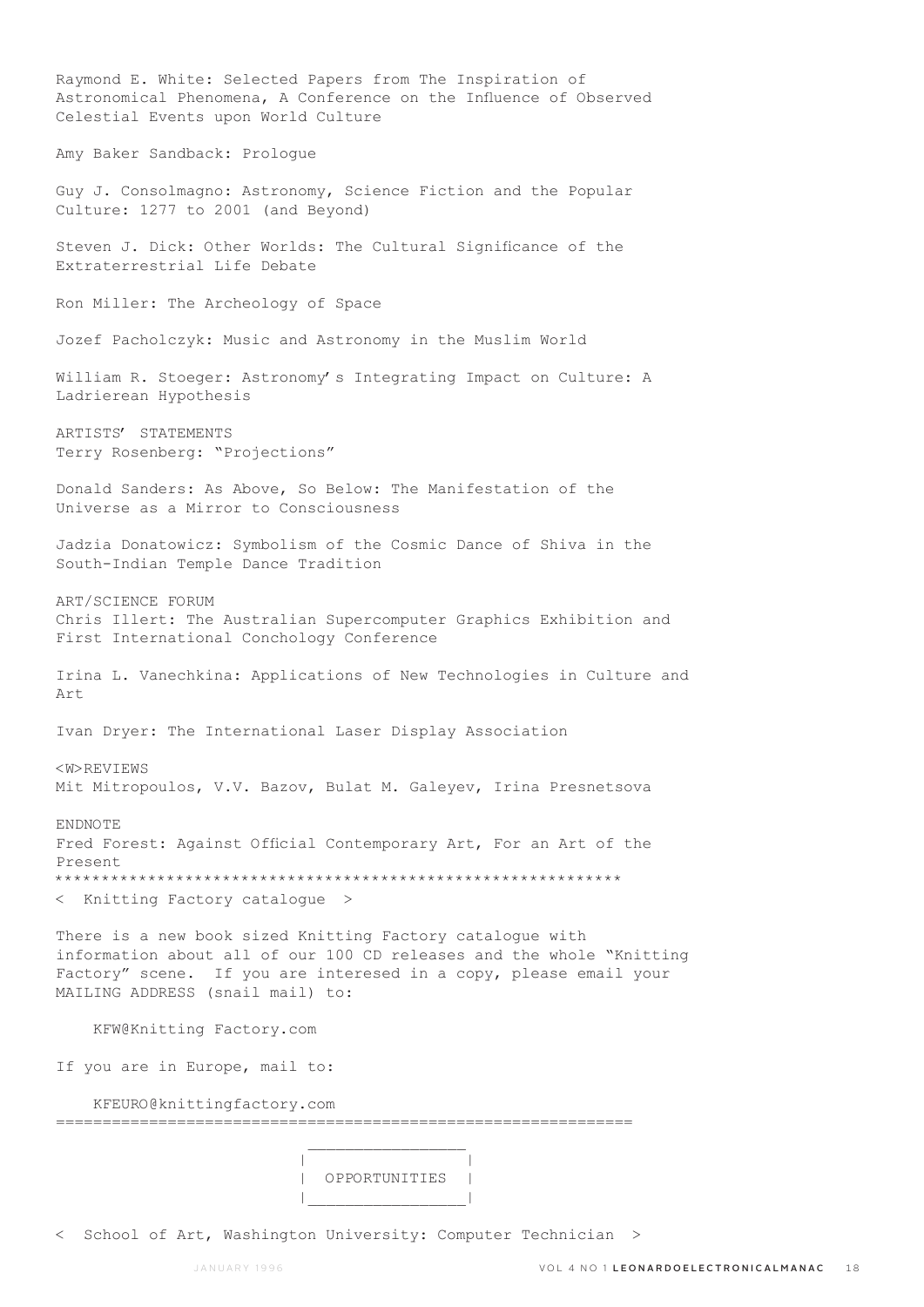Jeff Pike, Chair Computer Search Committee School of Art, Washington University Campus Box 1031 One Brookings Drive St. Louis, MO 63130-4899

The School of Art, Washington University in St. Louis invites applications for a full-time Computer Technician.

Qualifications: Familiarity with Mac, SGI, and PC environments. Desireable software experience: Director, Photoshop, Strata Studio, Wavefront, Quark, etc. Successful candidate should have a broad vision of technology and ability to work effectively with faculty and students and to facilitate relationships between the school and other divisions of the university.

Description: To coordinate academic computing throughout the School of Art. Responsibilities include maintaining computer and video equipment, network and software. Other duties include research on software and hardware developments, grant writing, supervision of media center, purchasing, and long-range planning.

The School of Art: The School of Art is one of five undergraduate schools of Washington University. The School offers instruction in seven major areas: ceramics, fashion design, graphic communications, painting, photography, printmaking, and sculpture. The School offers degree programs leading to the B.F.A. and the MFA. Currently there are approximately 300 undergraduate and 40 graduate students enrolled with 25 full-time and 15 part-time faculty members.

Salary: Commensurate with qualifications and experience.

Starting Date: July 1, 1996

Application Procedure: Send letter of application, vita, SASE, and the names and addresses of three persons from whom letters of recommendation may be solicited.

Application Deadline: Open until filled.

Washington University is an Affirmative Action/Equal Opportunity employer. Women and minorities are encouraged to apply. \*\*\*\*\*\*\*\*\*\*\*\*\*\*\*\*\*\*\*\*\*\*\*\*\*\*\*\*\*\*\*\*\*\*\*\*\*\*\*\*\*\*\*\*\*\*\*\*\*\*\*\*\*\*\*\*\*\*\*\*\*

< University of Miami School of Music - Music Theory, Composition, CAI >

Dr. Don Wilson, Chair MTC Search Committee School of Music University of Miami P.O. Box 248165 Coral Gables, Florida 33124-7610 Tel: (305) 284-4886 Fax: (305) 284-2290 Email: DRWILSON@umiami.ir.miami.edu

Position: Music theory or composition, with a specialty in computer assisted instruction (CAI). The appointment is effective August 15, 1996.

Qualifications: Doctorate preferred. Candidates must demonstrate successful undergraduate teaching experience in music theory,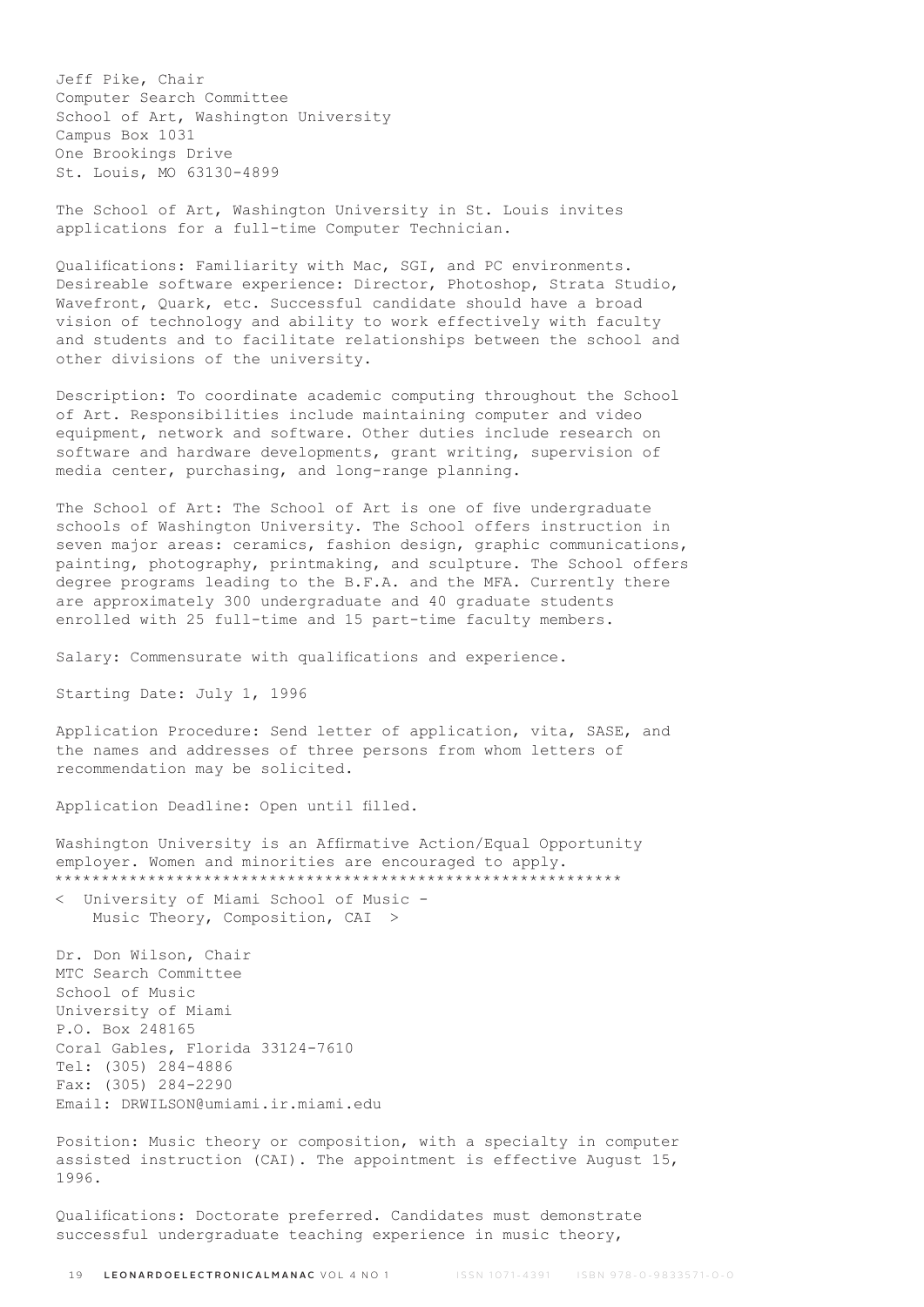composition, or electro-acoustic music. A background in CAI and/or related areas is required.

Responsibilities: To develop an integrated program of CAI in a computer network environment for the undergraduate theory/composition area and to teach undergraduate courses in theory as assigned. Faculty are expected to engage in research/creative activities related to their area(s) of expertise.

Appointment: This is a tenure track, nine-month appointment at the rank of assistant professor. The salary is competitive.

## The Program

# -----------

The University of Miami is a private, independent, School, and research university with an enrollment of approximately 13,700 students from all fifty states and over 100 countries. The main campus is located in Coral Gables, an attractive residential community of Miami. The School of Music has an enrollment of approximately 650 majors in 31 programs offering BA, BM, MM, MS, DMA, and Ph.D. degrees. The Department of Music Theory and Composition offers BM, MM, and DMA degrees in Composition; a MM in Music Theory; and a MM with an emphasis in Electronic and Computer Music.

Applications: Applications should be submitted by February 1, 1996 for primary consideration. However, the search will be open-ended until such time as the position has been filled. Please submit a curriculum vitae and a narrative that addresses the essential experiences and qualifications stated or implied above, along with the names, addresses, and telephone numbers of at least five references. Please do not submit software, scores, or recorded materials at this time.

The University of Miami is an Equal Opportunity/Affirmative Action Employer. The School of Music has been an accredited institutional member of the National Association of Schools of Music since 1939. \*\*\*\*\*\*\*\*\*\*\*\*\*\*\*\*\*\*\*\*\*\*\*\*\*\*\*\*\*\*\*\*\*\*\*\*\*\*\*\*\*\*\*\*\*\*\*\*\*\*\*\*\*\*\*\*\*\*\*\*\*

< University of South Florida Art Department: Electronic/Digital Media Artist >

Victoria Hirt, Chair Electronic/Digital Media Search Art Department University of South Florida Tampa, Florida 33620-7350 Tel: (813) 974-2360 EMail -hirt@satie.arts.usf.edu URL: http://arts.usf.edu/art/art.html

POSITION: Artist: Electronic/Digital Media. Tenure Track. Nine month position to begin August 7, 1996.

RANK/SALARY: Assistant Professor. Salary Negotiable.

QUALIFICATIONS: M.F.A. or equivalent required. Artist working with installation or performance, cross-media approaches, or hyper media/interactive forms and whose work addresses current critical issues in art. Preference given to artists whose work addresses issues of diversity and/or community involvement. Demonstrated professional record of exhibitions and/or performance/projects/publications required. Some teaching experience preferred.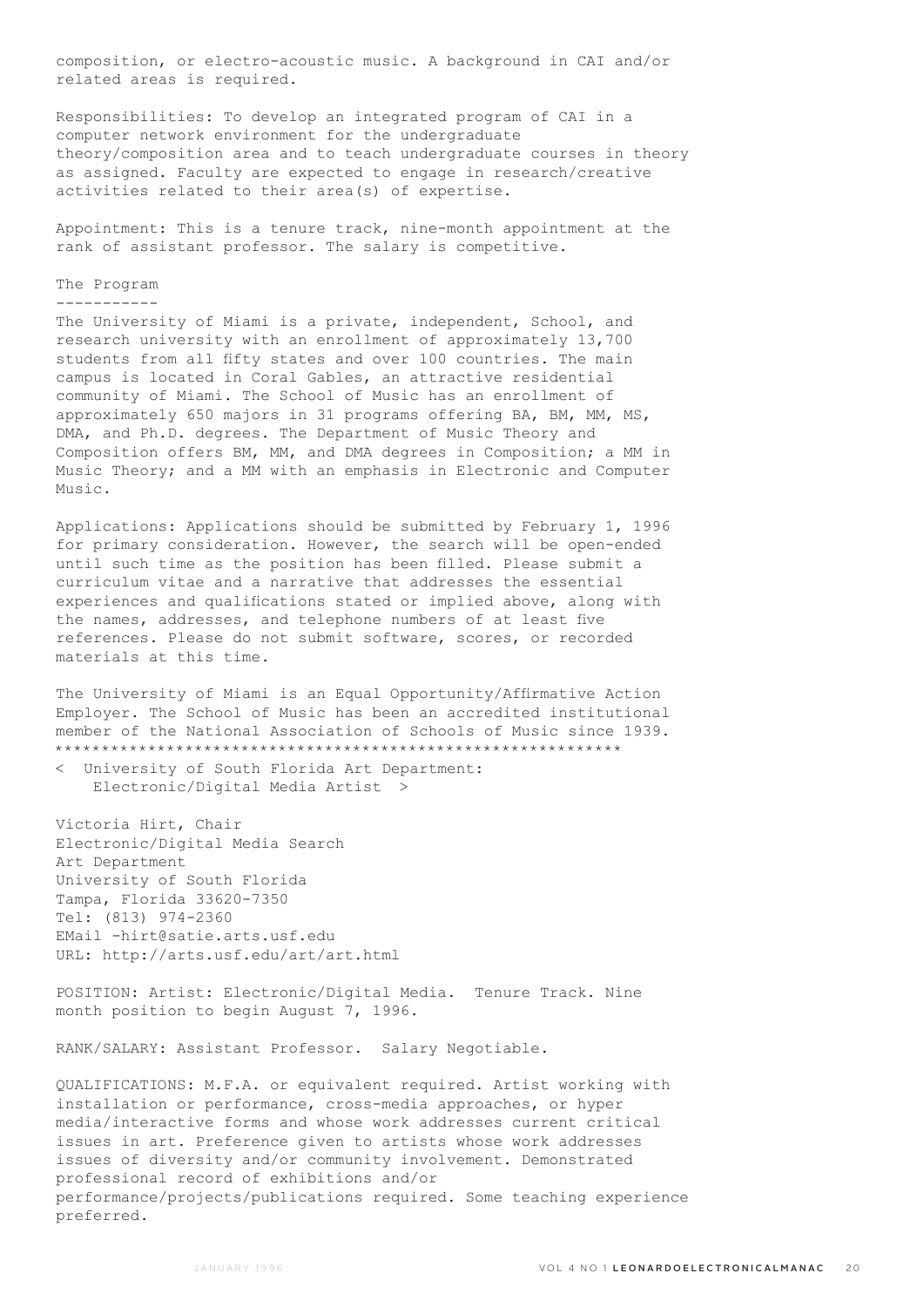DUTIES: Teach one introductory course in digital imaging, and one cross media course that may be team taught (12 contact hours per week plus graduate teaching). To establish and maintain a high level of professional activity and provide leadership in ongoing development of program.

### APPLICATION

DEADLINE: March 1, 1996 (February 1, 1996 to be considered for CAA Interview)

APPLICATIONS: Application package should include resume; application letter; most appropriate evidence of professional activity, i.e. discs, video tapes, slides, publications, etc; statement of educational philosophy; and names, addresses and telephone number of 3 references. Include SASE if you wish your applicational materials returned.

DEPARTMENT: USF's Art Department, with a full-time faculty of 20, over 350 undergraduate majors, and 60 graduate students, offers a B.A., an M.F.A. in Studio Art, and an M.A. in Art History. It is an integral part of the College of Fine Arts, which includes art, theatre, music and dance, as well as an outstanding Contemporary Art Museum featuring national and international curated exhibitions and Graphicstudio, the internationally acclaimed print and multiples atelier. Areas of emphasis include painting, printmaking, drawing, sculpture, photography, film/time arts, electronic/digital imaging, ceramics, theory and criticism, and art history. Course experimentation in, for example, performance, installation, or book art, is encouraged, as is interactive/interdisciplinary/teaching. Department's emphasis is contemporary art and theory, and there is an exceptional rapport between art history/theory and studio faculty. The Department sponsors semesters in New York , Paris and London and is currently developing a program in African Art with an endowed chair.

TAMPA/USF: The Tampa Bay area, with a culturally diverse population of over two million, supports three performing art centers and four art museums. Its historic Ybor City, the former cigar capital of the world, is a thriving center for jazz, blues and alternative music, experimental theatre, poetry and art. USF with an enrollment of over 37,000, is the 15th largest university in the U.S.

The University of South Florida is an equal opportunity, equal access, and affirmative action employer. Women, minorities, Vietnam veterans and persons with disabilities are strongly encouraged to apply for this position. The search and selection process will be conducted in accordance with provisions of the Government in the Sunshine laws of the State of Florida. Meetings of the search committee are open to the public. All documents related to the search will be available for public inspection. Applicants who need a reasonable accommodation in order to participate in the selection process must notify Kevin Kennedy at the USF College of Fine Arts (813-974-3665), forty-eight (48) hours in advance. =============================================================

| ACKNOWLEDGMENTS | |\_\_\_\_\_\_\_\_\_\_\_\_\_\_\_\_\_\_\_|

Leonardo/ISAST gratefully acknowledges Interval Research Corporation for its continuing support of Leonardo Electronic Almanac.

| LEA | | WORLD WIDE WEB |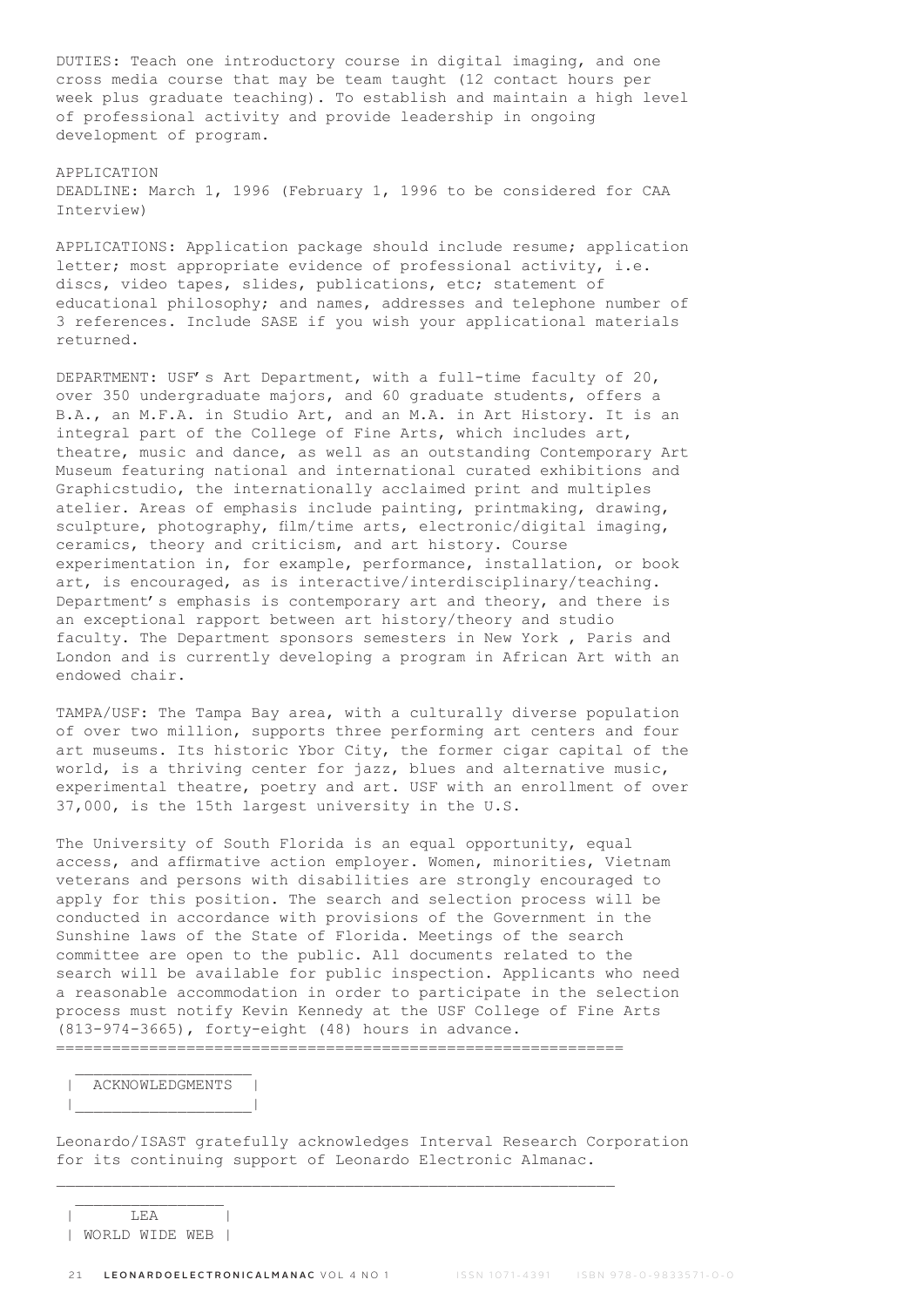| AND    |  |
|--------|--|
| FTP    |  |
| ACCESS |  |
|        |  |

The LEA Word Wide Web site contains the LEA archives, including all back issues, and the Leonardo Electronic Gallery. The Profiles and Feature Articles have been extracted from the back issues, and reside in their own sections of the site. It is accessible using the following URL:

http://www-mitpress.mit.edu/LEA/home.html

Back issues, submission guidelines and LEA Gallery files are available via ftp anonymous, using the following method: ftp mitpress.mit.edu login: anonymous password: your email address cd pub/Leonardo/Leonardo-Elec-Almanac

 $\mathcal{L}_\text{max}$ 

 $\overline{LEA}$  | PUBLISHING & | | SUBSCRIPTION | | INFORMATION | |\_\_\_\_\_\_\_\_\_\_\_\_\_\_\_\_|

 $\mathcal{L}_\text{max}$ 

Editorial Address: Leonardo Electronic Almanac 718 6th Street SE Minneapolis, MN 55414-1318 Tel: (612) 362-9390 Fax: (612) 362-0097 Email: harri067@maroon.tc.umn.edu

 Copyright (1995) Leonardo, the International Society for the Arts, Sciences and Technology

 $\mathcal{L}_\text{max}$ 

All Rights Reserved.

Leonardo Electronic Almanac is published by:

 The MIT Press Journals 55 Hayward Street Cambridge, MA 02142 USA

Reposting of this journal is prohibited without permission of Leonardo/ISAST, except for the posting of news and events listings which have been independently received. Leonardo/ISAST and the MIT Press give institutions permission to offer access to LEA within the organization through such resources as restricted local gopher and mosaic services. Open access to other individuals and organizations is not permitted.

< Ordering Information >

Leonardo Electronic Almanac is \$15 to Leonardo/ISAST members and to subscribers to the journal Leonardo. The rate for Non-Leonardo subscribers is \$25.00

Send orders to: journals-orders@mit.edu

Please include full mailing address or MIT Press account number,